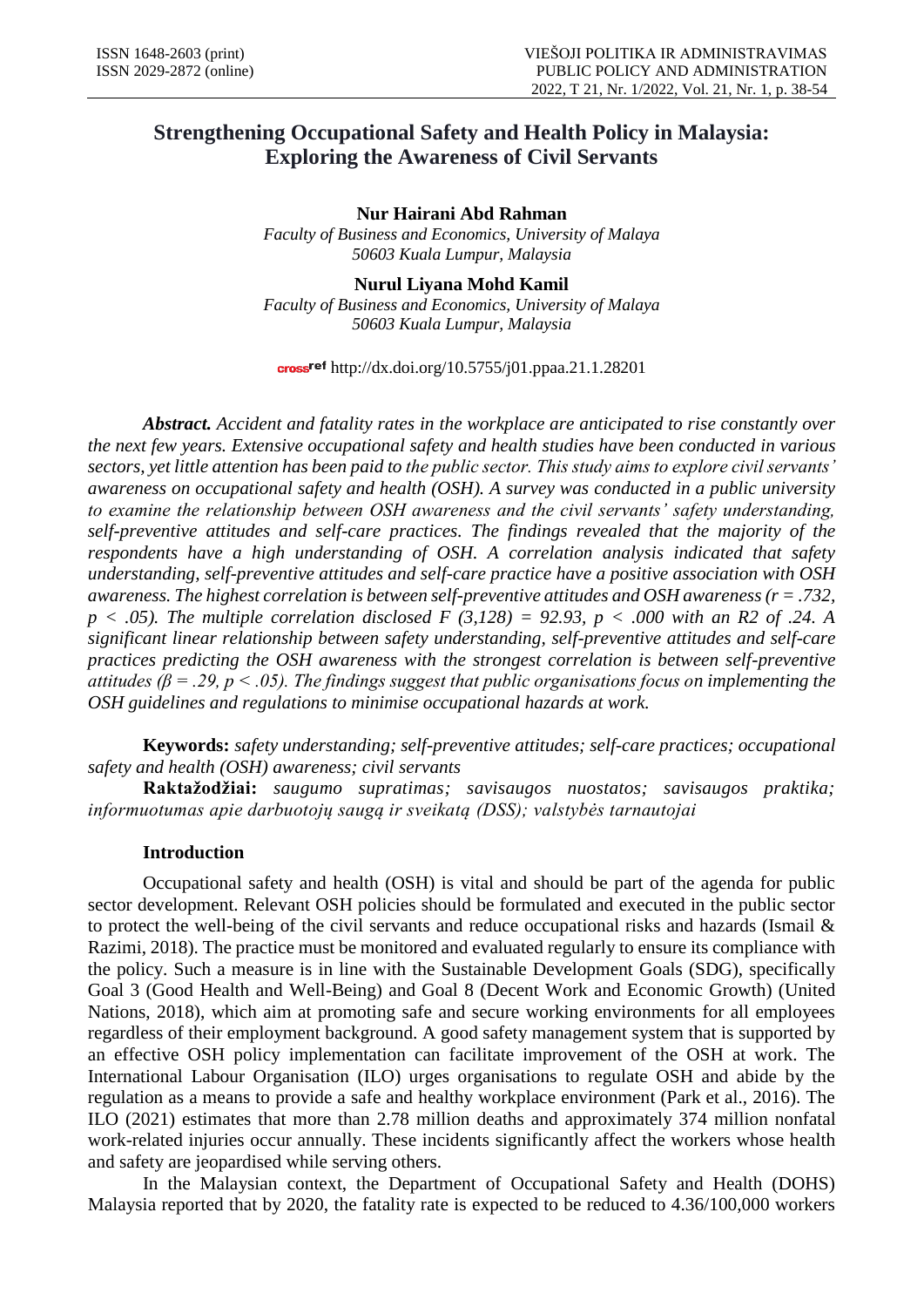and the accidents rate will decline to 2.53/1,000 workers (DOHS, 2016). Data from DOHS Malaysia disclose a total of 3,345 occupational accidents in 2015. The number of cases increased to 3666 cases (9.6 percent) in 2016. A reversed trend took place in 2017 as the number of cases was reduced to 3635 cases (0.8 percent) before it spiked to 5031 cases in 2018 and 7984 cases in 2020. The numbes declined to 6933 in 2020 (DOHS, 2015–2020). As of May 2021, DOHS reported 3079 occupational accidents that had occurred in the workplace. In addition, the occupational fatality rates were above 4 from 2014 to 2018 and declined to below 4 in 2019 (see Table 1). It is important to note that these rates were beyond the average fatality rate at the global level. Malaysia is among the worst performers in Southeast Asia compared to other countries, such as Singapore (the best performer), which recorded a fatality rate of 1.1 in 2019; Myanmar, with a fatality rate of 3.2 in 2019; and the Philippines, with a rate of 3.8 in 2015 per 100,000 workers (ILO, 2020). Observing the current pandemic situation, it is anticipated that the surging trend will continue for the next few years.

| <b>OCCURRENCE/YEAR</b> | 2014 | 2015 | 2016 | 2017 | 2018 | 2019                        |
|------------------------|------|------|------|------|------|-----------------------------|
| Accident rate          | 3.10 | 2.81 | 2.88 | 2.93 | 2.40 | 271<br>$\sim$ $\sim$ $\sim$ |
| Fatality rate          | 4.21 | 4.84 | 4.84 | 4.90 | 4.14 | 3.83                        |

*Table 1. Occupational Accidents and Fatality Rate in Malaysia, 2014–2019*

*Source: Department of Occupational Safety and Health, Ministry of Human Resources (2019). Notes:* 

*(a) Occupational accident rate per 1,000 workers.*

*(b) Occupational fatality rate per 100,000 workers.*

Occupational incidents and injuries affect employees who risk their health and safety. There are many drawbacks of work-related injuries, particularly with regard to absenteeism, low production output and the rise of cost management and financial pressure. With regard to the public sector, the presumption that the segment has low hazards and threats is inaccurate. The public sector covers a broad-spectrum of services; the civil servants (1) are hired in different types of occupation; (2) work in different kinds of workplace environments; (3) collaborate with various sectors; (4) meet different kinds of people, and (5) service the mass public. Hence, they are at a high risk of being involved in an unsafe and unhealthy working environment while fulfilling their duties and responsibilities. Potential hazards and threats might exist in the least unexpected environment if protection measures are taken lightly. Yet, there is limited evidence to comprehend this issue. Therefore, this paper intends to understand the OSH context by exploring and examining the awareness among civil servants, which will help to propose appropriate intervention to improve the OSH management system in the public sector.

#### **Literature Review**

OSH awareness plays an important role in preventing occupational injuries and disease occurrences among employees. Awareness programmes can be utilised to reinforce positive selfpreventive attitudes and enhance self-care practice in the workplace. Despite rapid economic development, the general OHS awareness among employees in various industries is relatively low. According to Biggs et al. (2015), manufacturers tend to have a low level of understanding of how long-term safety practices should be implemented. Safety issues usually receive the least priority due to the cost control in many organisations. In Lugah et al.'s (2010) study among healthcare professionals, the researchers found that ergonomic awareness and knowledge were low. This issue is worrying as healthcare workers deal with various health threats at work. They are exposed to highrisk occupational injuries and diseases, which can lead to negative consequences. Another study on healthcare workers and their exposure to blood-borne pathogens (Hepatitis B virus) (Larese and Fiorito, 1994) found similar findings. Blood-borne pathogens are recognised as one of the major occupational hazards for healthcare workers due to a lack of awareness of Hepatitis B virus infection.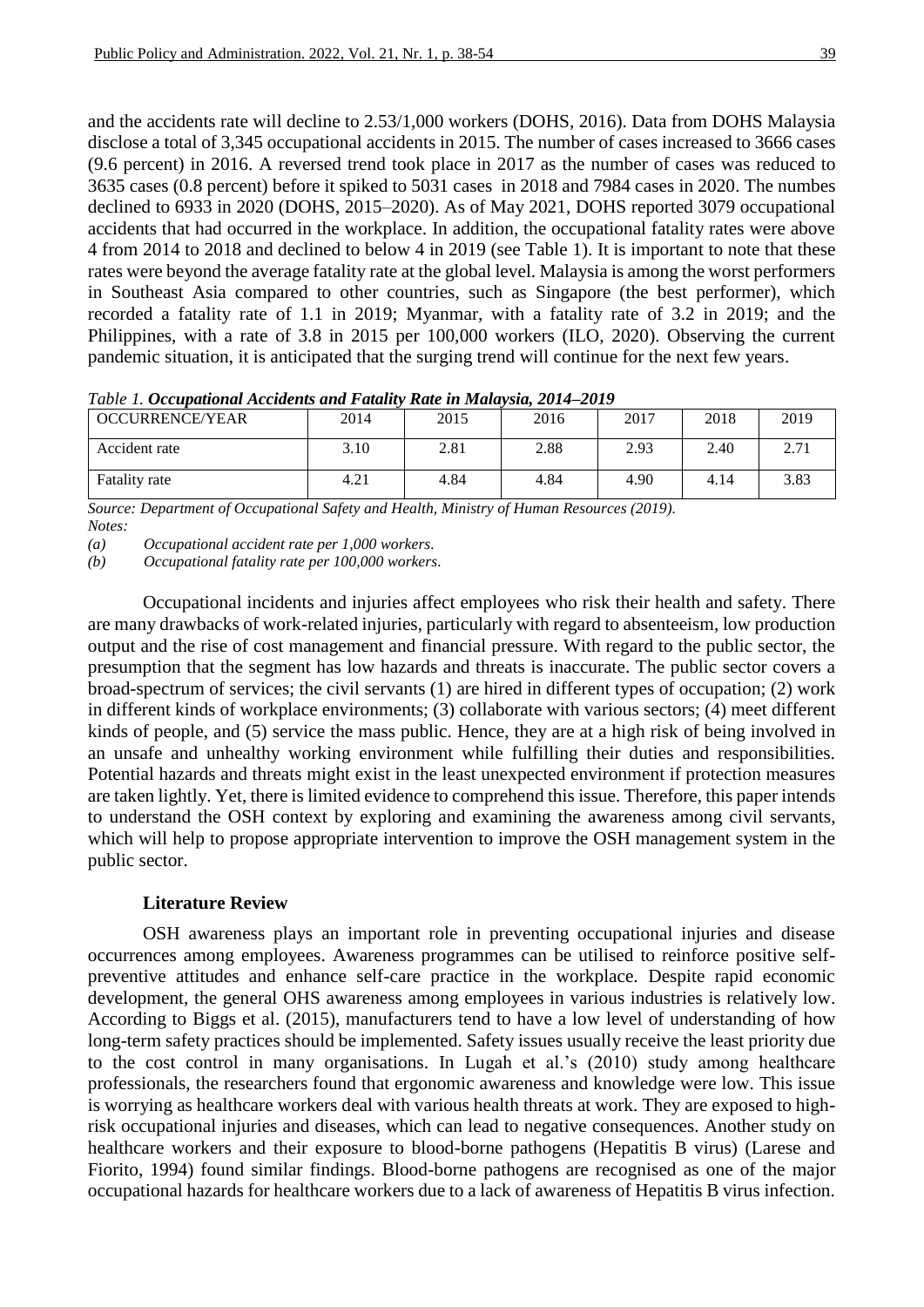Similarly, Hu et al.'s (1998) highlighted that the major causes of the inability to prevent occupational injuries are the lack of knowledge and misperception of the importance of occupational safety and health at work. Studies that examined OSH awareness among employees from European countries also presented similar issues (Brolin et al., 2021; Dodoo & Al-Samarraie, 2021; Moller et al., 2021). Therefore, it is important to highlight that cooperation and understanding between workers and management are the key factors in promoting OSH awareness in the workplace (Latip, 2011). Full commitment and consistency on the part of employees and employers are vital to enhance the good culture of safety and health at work (Chong et al., 2018).

The measurement of OSH must consider the types of occupation and their working environment as one particular OSH policy may not fit all sectors. The issues on health and safety encountered by employees could be different according to the nature of their workplace. Various sectors (e.g., agricultural, forestry, mining and construction industries) present different degrees of safety practices. Constructions and manufacturing industries were found to dispense most occupational injuries and deaths compared to other sectors. According to Abdullah and Wern (2016), the construction industry is positioned as the sector with the highest fatality rate, although the sector is known to practise good safety culture compared to other sectors. Literature has been increasingly focusing on the primary types of accidents in the construction industry. The incidents were noted to have been caused possibly by falling objects, slipping or being buried under sand or soil. Workers are vulnerable to physical injuries and threats as a result of the use of tools and equipment, such as scaffolds, ladders and excavation equipment (Hamid et al., 2003). To maximise profits and produce high-quality products, workers are often forced to work in an unconducive working environment that threatens their physical safety and mental health (Kwon and Kim, 2015). Biggs et al. (2015) argued that due to financial factors, manufacturers are likely to possess low awareness in practicing longterm safety performance. However, empirical studies have proven that many employees have also been negligent in adhering to safety regulations while performing their duties (Wright, 1986; Terry et al., 2008; Bronkhorst, 2015).

Studies on OSH awareness in the public sector appear to focus on the health care segment (see Almost et al., 2018; Gul et al., 2017; Ricco et al., 2017; Lugah et al., 2010; Larese and Fiorito, 1994; Hu et al., 1998) rather than other segments, which means that there are gaps that require further investigation. The gaps include research on the education segment, particularly in public universities, with a focus on non-academicians, i.e., technical employees and administrative staff. This gap in research may be due to the assumption of a low-hazard and non-threatening working environment in the education segment. Yet, civil servants should be aware of any potential hazard and threat that can be caused by many reasons, such as workplace conditions, tools and equipment they use or how they perform their tasks. These factors could be unconsciously risky and dangerous to workers (Australian Commission for Occupational Safety and Health, 2007). Therefore, paying attention to the organisational capacity to recognise threats and hazards will enhance the protection efforts and reduce risks in the workplace (DS Risk Lexicon, 2008).

To ensure workers' well-being, health and safety in the workplace should be a priority to employers. Investing in workers' well-being by providing a safer and healthier workplace is vital. A safe working environment will increase productivity and profit for an organisation (Oxenburgh et al., 2004). Participation from top-level management is the key determinant to implement the health and safety policy in an organisation effectively (Chong et al., 2018; Mohammadi et al., 2018; Liu et al., 2015; Haadir & Panuwatwanich, 2011). The responsibility to maintain a safe workplace that is free from hazards depends not only on the employers' efforts, but also on the employees' obligations to comply with the safety procedures. Full commitment and participation from employees and employers will result in positive safety understanding, attitudes and practices (Bronkhorst, 2015).

#### *Safety Understanding*

In the context of this study, understanding what safety is refers to knowledge in the form of information and skills acquired through experience or education; such an understanding can nurture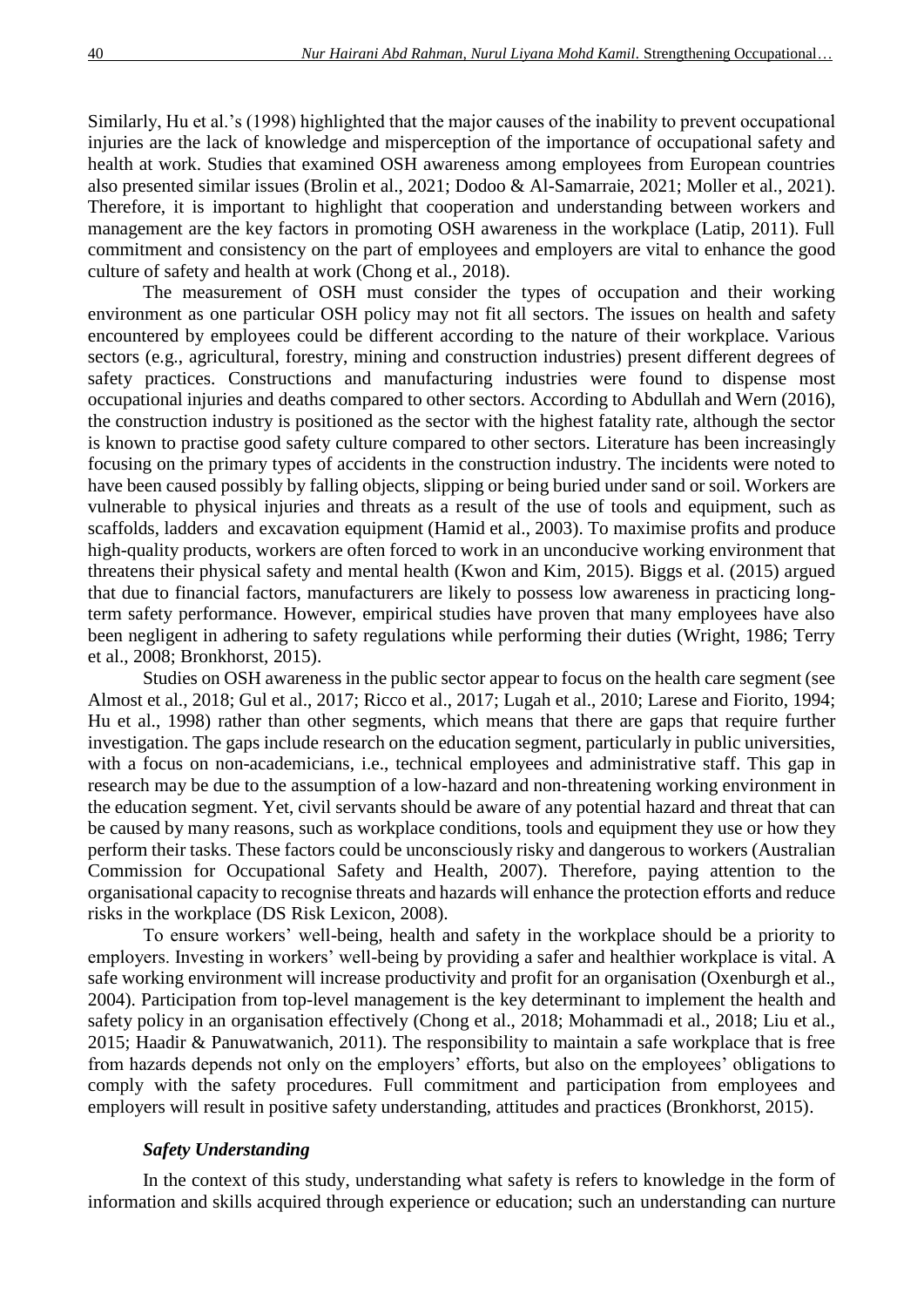a positive attitude and behaviour towards occupational health and safety and, as a result, potentially reduce hazards in the workplace (Shelby, 2014). Understanding safety plays a vital role in reducing and preventing work-related injuries and diseases. According to Sorensen et al. (2007), the poor practices of safety performance are the result of poor understanding and attitudes towards safety regulations. Therefore, enhancing safety awareness through various activities and programmes will encourage positive safety behaviour among employees. An understanding of safety is not required from employees alone, but also from those at the top managerial level. However, Lugah et al. (2010) claimed that the top management and professionals' understanding of safety is always low and this will keep the OSH management from receiving less attention and priority from the organisation.

In addition, Isa and Yusop (2017) found that occupational injuries are closely related to an unsatisfactory and inadequate understanding of the safety practice, thus allowing workplace accidents to happen. The extant review of the literature revealed an association between employees' safety understanding and OHS awareness. A high level of safety understanding among workers will eventually result in their positive behaviour regarding safety and health practice (Grill et al., 2015). Therefore, employees who are knowledgeable about OSH are expected to exercise greater compliance with safety rules (Kwon & Kim, 2013).

Past studies have manifested distinct exposure to hazards and threats experienced by people due to the distinct occupation and job description performed by them (Shelby, 2014; Wuletaw, 2008). Past studies have also identified that employees' perceptions of threats and risks were influenced by their educational level, job position and workplace environment (Anuar et al., 2009; Izegbu et al., 2006). Age differences and types of workplace environment, educational levels and job roles were also found to have a significant effect on occupational health and safety knowledge (Onibokun et al., 2012). Employers and employees with a higher educational level are assumed to have a low risk of occupational accidents (Anuar et al., 2009). In contrast, other studies (Vogel & Wanke, 2016; Narayanan, 2013) discovered that knowledge has a limited influence on attitude and behaviour. Based on these findings, it is evident that a high level of safety understanding of occupational health and safety can foster OSH awareness and promote positive self-preventive attitudes and self-care practice. Based on these arguments, this study posits the following hypothesis:

H1: Safety understanding has a significant link with OSH awareness in the workplace.

## *Self-preventive attitudes*

A self-preventive attitude is regarded as an employee's attitude and perception of the safety exercise and performance in the workplace (Health and Safety Executive, 2014). Neal and Griffin (2016) defined a self-preventive attitude as a worker's perception of safe practices, regulations and processes at work. Salminen and Seppala (2015) denote s self-preventive attitude as an employee's perceptions of his/her management's approach towards risks and safety. For this reason, the present study considers attitudes as workers' views towards the safety practices, policies, procedures and safety conduct in their workplace. Safety attitudes are described as the behaviours that support safety performance and activities, such as safety training and safety adherence to minimise occupational accidents (Mahmood et al., 2017). In addition, Goswami et al. (2011) perceived self-preventive attitudes as an important element to reduce accident occurrences, which would lead to negative implications such as injuries. A review of the extant literature revealed that implementation of safety programmes is effective only when employees portray positive attitudes towards regulations (Fang et al., 2017; Schultz, 2016; Johnson, 2016; Tam et al., 2015).

Tomas et al. (2011) discovered that safety regulations and communication are among the components that strengthen the safety policy in a workplace. The study further revealed that an excellent workplace environment and full participation from employees will improve the safety practices in an organisation. Conversely, low participation from employees through poor selfpreventive attitudes would allow accidents to happen in the workplace (Johari et al., 2017). To improve self-preventive attitudes, Newas et al. (2018) suggest that organisation management consider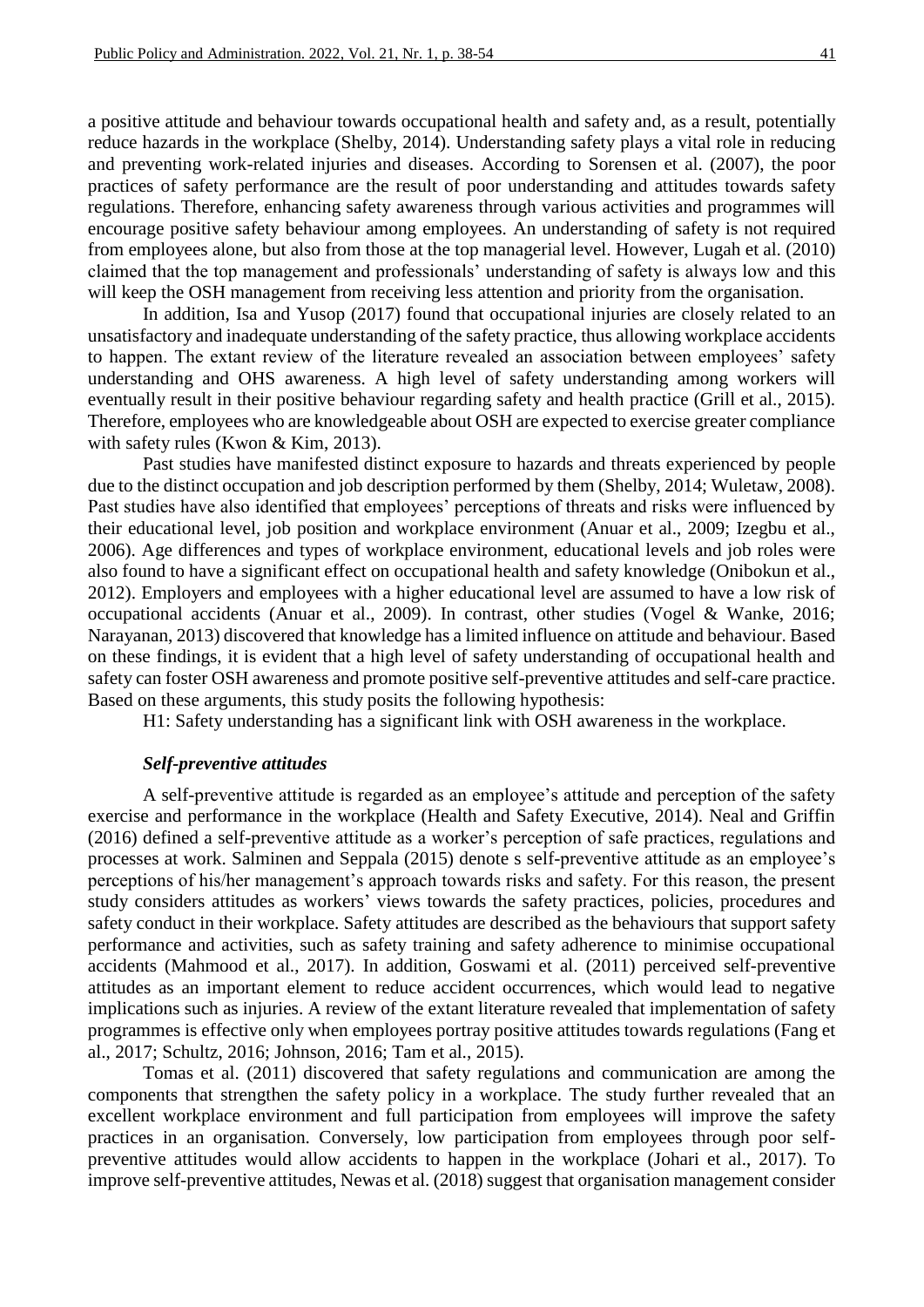three main elements: (1) worker identification towards safety practices by the management; (2) job promotion influenced by safety; and (3) worker's discernment of hazards in the workplace.

In addition, Shelby (2014) found that a high level of safety understanding among employees could influence them to execute a safe and positive practice in preventing workplace hazards. Having a high level of safety understanding will encourage them to take extra precautions by better understanding safety matters due to the fear of carelessness and endangerment of illnesses or diseases. Similarly, Karim and Chee (2016) found that occupational injuries were due to workers' negligence, attitude and level of education, and reluctance to adhere to safety laws and regulations in the workplace. In this regard, the key element that contributes to occupational injuries is a poor attitude (Goswami et al., 2011). Hence, the foregoing discussion prompts the following hypothesis:

H2: Self-preventive attitudes have a significant link with OSH awareness in the workplace.

## *Self-Care Practice*

Self-care practice is closely related to the awareness of work-related safety and health hazards. It demonstrates the acquisition of knowledge and any changes in attitudes that will make an individual willing to follow preventive behaviours (Thomas et al., 2015). This indicates that a good knowledge of safety is associated with good self-preventive attitudes and self-care practice. The behavioural model by Frederick (1982, as cited in Zin and Ismail, 2015) proposes two elements that influence such practice: (1) individual perception based on instructions and (2) portrayal through practices. Thus, an observation of safety practices plays an important role in encouraging individuals to comply with regulations.

According to Shea et al. (2016), the poor practice of safety regulations is due to the poor selfpreventive attitude among employees. Many workers in the manufacturing sector regularly neglect safety rules and regulations. Brown et al. (2017) claimed that when the management is reasonable with the workers, the workers tend to abide and adhere to the regulations and portray a good practice in performing their job. The safety training provided by an organisation also increases the safety practices among employees (Huang et al., 2012).

In the same vein, inappropriate safety discretion practised by healthcare workers in a hospital was also found to be high. Despite the standard regulations practised worldwide, there is an enormous gap between the level of knowledge and practice (Rampal et al., 2010; Izegbu et al., 2006). Narayanan (2013) revealed a small number of employees who constantly complied with the safety precautions highlighted in the standard operating procedures (SOPs). However, the common justification provided by those employees was the insufficient number of safety protection equipment provided by the management, time and inconvenience issues. The World Health Organization (2012) proposes that a high level of knowledge is associated with a positive self-preventive attitude and consequently portrays an excellent self-care practice in reducing workplace injuries. This proposal is empirically true, as evidenced in a past study (Papadopoli et al., 2020). Thus, the following hypothesis is proposed:

H3: Self-care practice has a significant link with OSH awareness in the workplace.

## *Health Belief Model (HBM)*

The health belief model (HBM) can explain and predict individual health behaviours that could lead to health outcomes. The model can be used to understand the prevention and intervention of safety risks and hazards in the workplace (Carpenter, 2010). Rosenstock (1974) revealed that an individual will execute a preventative behaviour that s/he believes will reduce her/his risk under four circumstances:

(a) If the individual believes that s/he is vulnerable to a disease or problem (perceived susceptibility and severity)

- (b) The after-effects of the disease or problem are serious (perceived benefits and barriers)
- (c) The prescribed action to deal with the problem is helpful (self-efficacious)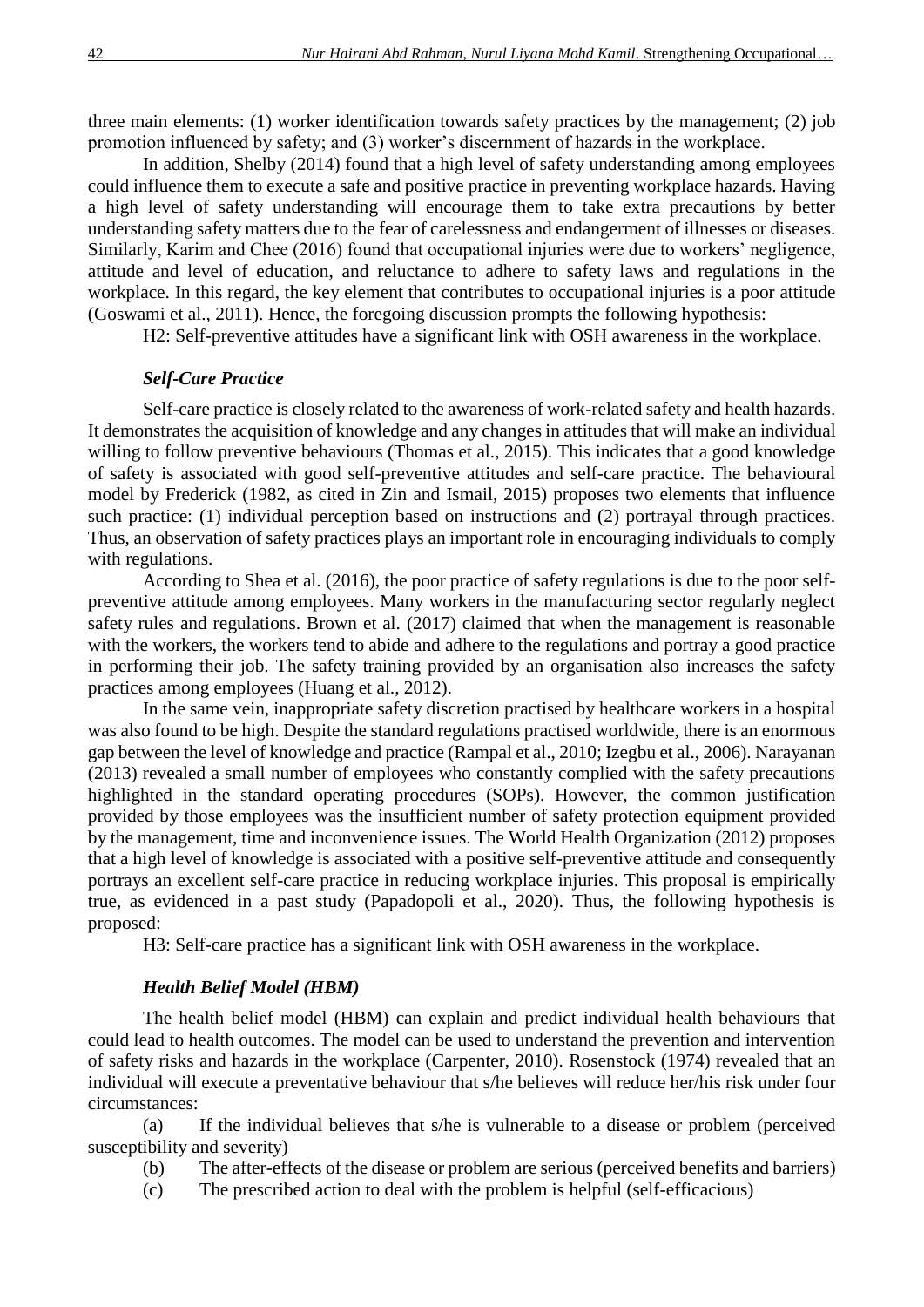## (d) The action entails more advantages than costs.

Perceived susceptibility refers to an individual's belief that s/he might encounter a risk of getting a disease. Workers' increasing perceptions of susceptibility to job-related injury means that even though the job has benefits, the workers are vulnerable to occupational hazards and injuries. Even if an individual perceives personal susceptibility to a health threat, her/his beliefs regarding perceived benefits will be influenced by various actions to reduce the threat (Skinner et al., 2015). This statement is aligned with the HBM assumption, which suggests that to ensure individuals' behaviour change, one must ensure that they are motivated to act and feel threatened by current behavioural patterns. Such motivations will influence their belief that the change will benefit them (Ramos et al., 2021).

The HBM framework has been utilised to understand employees' behaviours, particularly their compliance with organisational safety and health standard precautions (Wright et al., 2019). The model is based on six constructs: (1) perceived susceptibility to a disease or illness (e.g., disease or health hazards related to any types of occupation); (2) perceived severity of a particular condition (e.g., worrying about being infected by occupational diseases); (3) perceived barriers (e.g., insufficient or incapacity of tools and equipment); (4) perceived benefits of the recommended behaviour (e.g., protection provided by employers); (5) cues to action (e.g., procedure and guideline); and (6) self-efficacy (Morowatisharifabad et al., 2012). Therefore, the HSB is suitable for understanding the OSH awareness among employees, particularly their comprehension of health and safety risks, hazards, benefits and actions concerning the workplace environment.

Health risks may be derived from the recognition that work-related injuries and illnesses are predictable and can be prevented. Furthermore, the employees' preventive behaviour might change as the obstacles reduce the chances of individuals to employ the action. Okun et al. (2016) indicated that some employees view work-related injuries as "part of the job" due to the inadequacy of individuals to manage and handle their workplace environment. However, they might face other nonsafety and health-related threats; for example, they might be fired for speaking up about problems in the workplace. Such implications may hinder their ability to engage in preventative behaviour. To counter these barriers, workers must be acknowledged in a broader context so that they can exercise their rights to practise safe and healthy work conditions.

## *The Theory of Planned Behaviour*

Azjen (1991) describes the theory of planned behaviour (TPB) as an individual's desire to execute a behaviour if s/he intentionally wants to perform it. Guerin et al. (2018) postulates that an individual's desire and intention are shaped by her/his perception towards the action and beliefs about what others think s/he should do, motivation to comply with the wishes of others, and perceived behavioural control. Montano and Kasprzyk (2015) hypothesised that if a behaviour is beneficial to an individual and other people approve of the action, the individual will develop the intention to execute the behaviour. From this perspective, an attitude is beneficial to predict an individual's desire to execute a behaviour and to anticipate the recurrence of genuine action. However, the theory fails to incorporate environmental and contextual restraints; it does not constantly predict the execution of actual behaviour. Another contributing factor is whether an individual perceives a behaviour to not influence or affect her/hi, as the human nature of behaviour is not consistently logical. These aspects hinder the principle of this theory which vestiges on a logical sequence.

An individual's opinion might be influenced by her/his beliefs and behaviour. In the workplace context, such a perception involves the management and workers who are affiliated with the individual. For example, a worker may contemplate safety as irrelevant if s/he does not trust that her/his management and co-workers are keen on the safety aspect. One significant development of the TPB is the construction of a safe climate area of study, which facilitates an understanding of occupational safety (Fogarty & Shaw, 2010). The most vital predictor of safety climate and safety practices is the workers' discernment towards the management's attitudes towards safety. The TPB proposes that the management is responsible to ensure that an organisation's safety practices adhere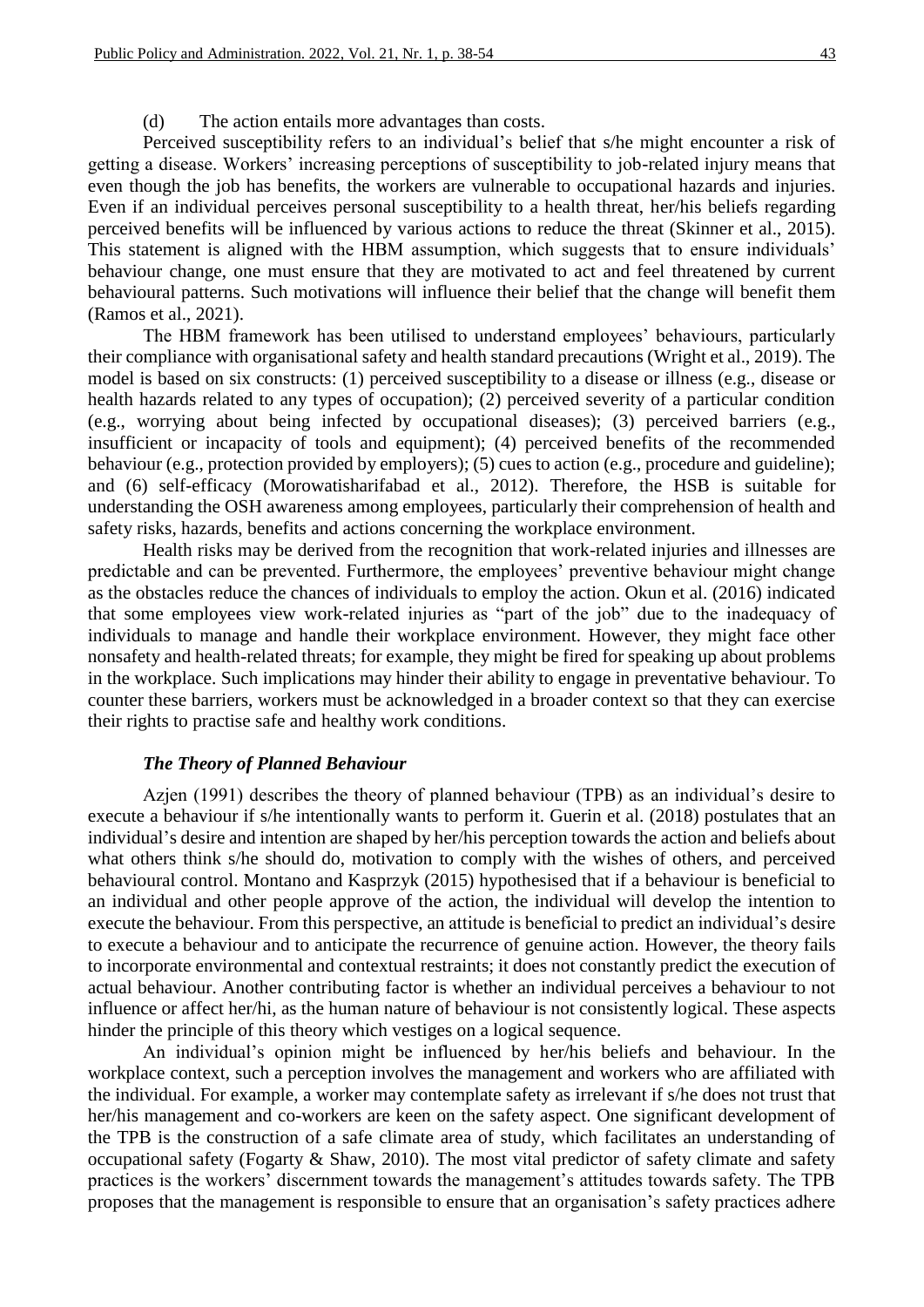to the standard procedure. If the employee perceives the behaviour as not advantageous, the management might influence the employee to practise safe behaviours and comply with the regulations.

The environment where public servants work, the equipment they use and how they perform their tasks (e.g., extended time of keyboard use, poor workplace design and manual handling) could be risky and dangerous. Apart from that, health hazards and threats may involve violence, bullying and stress in the workplace. Gong (2019) noted that safety behaviour, attitudes and awareness are linked to accidents in the university environment. Therefore, it is vital to promote and enhance a safe culture at a university (Perrin et al., 2018).

Strengthening occupational health and safety can prevent accidents and injuries in higher education institutions. Past studies have shown various findings with regard to OSH in various types of organisations, including the public sector (with the exception of the public health sector). Because studies on the OSH in Malaysia are limited, this papers aims at filling this gap by exploring the subject against a public university setting. The highlight of this study is on OSH awareness, which will be explored through safety understanding, self-preventive attitudes and self-care practice.

### **Material and Methods**

The study employed a quantitative approach to collect data. A simple random sampling was adopted to select the target respondents who work at a public university in the Klang Valley area, Malaysia. The survey was conducted between January and April 2019. The researcher recruited 164 assistant engineers who are involved in a high-risk working environment and who are highly exposed to occupational accidents and injuries. The study was conducted in a public university. The questionnaire survey was distributed online through formal email resulting in an 89 percent response rate (equivalent to 146 completed questionnaires). To receive a high response rate, follow-up calls were made to the respondents. Reminder notices were sent to the respondents through email to encourage participation. The data collected were coded, entered and analysed using Statistical Package for Social Science (SPSS) version 24. Correlation analysis and regression tests were conducted to examine the links among safety understanding, self-preventive attitudes and self-care practice with OHS awareness.

#### *Survey Instrument Development*

The questionnaire consists of five main parts, namely: (1) the respondent's background; (2) understanding of safety ; (3) self-preventive attitudes; (4) self-care practices; and (5) OSH awareness. The items used in this study are adapted from previous studies. Additionally, the questionnaire was sent to three subject matter experts to validate the instrument. The revised version of the questionnaire was used for the actual data collection.

## *Safety understanding*

Section A of the questionnaire queries the respondents' understanding of safety. The OSH knowledge question requires a "Yes" or "No" response. The questions seeks to test the respondents' knowledge of OHS.

| Do you know about occupational hazards?                                                                |
|--------------------------------------------------------------------------------------------------------|
| Have you heard about electrical shock before?                                                          |
| Do you think you possess some knowledge on electrical safety?                                          |
| Do you know the type of personal protective equipmet (PPE) you should use?                             |
| Do you know the importance of using PPE?                                                               |
| Do you know about any protocols that are in place to deal with occupational hazards in this workplace? |

*Table 2. Safety Understanding Statements*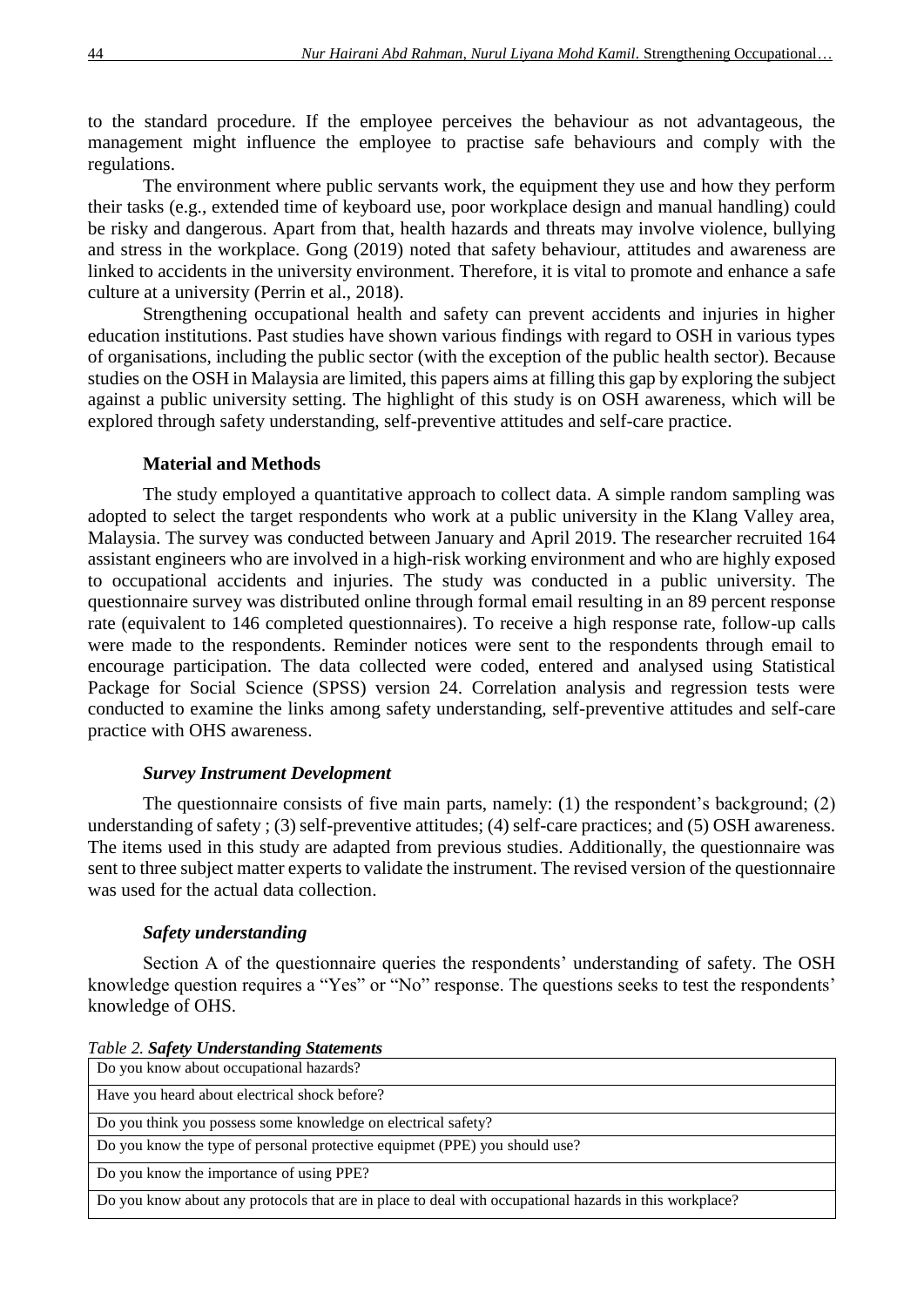In this workplace, is there a designated unit that manages staff occupational hazard and exposure?

*Source: Authors.*

## *Self-preventive attitudes*

Section B of the questionnaire consists of self-preventive attitudes questions. In this section, respondents' attitudes were tested, using a five-point Likert scale ranging from 'strongly disagree' to 'strongly agree'. Twelve items were designated in this section.

#### *Table 3. Self-preventive Attitudes Statements*

All exposures to occupational hazards should be reported to and appropriately documented by appropriate authorities. Occupational hazard is an issue that should be taken seriously and given prompt attention.

Prevention of occupational hazards is a joint responsibility of the management and the staff.

Paying extra attention to occupational hazards is an unnecessary burden on me.

Routine health evaluation is advisable.

Training of staff and provision of personal protective equipment is necessary to reduce the risk of exposure to occupational hazards.

It is important to wear PPE when performing a task.

Employees who do not use safety equipment should be punished.

Employees must decide themselves whether to use or not to use safety equipment.

The use of safety equipment is absolutely necessary in my workplace.

PPE bothers me when I am working.

PPE is a waste of money.

*Source: Authors.*

## *Self-care practice*

This section consists of five questions to assess respondents' practices and compliance with the safety regulations in the workplace. This section states the extent to which the respondents comply with the OHS regulations.

|  |  |  | Table 4. Self-care Practice Statements |
|--|--|--|----------------------------------------|
|--|--|--|----------------------------------------|

| I wear safety equipment when performing my job to avoid any injury.     |  |  |
|-------------------------------------------------------------------------|--|--|
| I started using personal protective equipment since I joined this work. |  |  |
| I get a replacement of worn-out personal protective equipment.          |  |  |
| I feel uncomfortable while using personal protective equipment (PPE).   |  |  |
| I report the difficulty of PPE usage to my superior.                    |  |  |

*Source: Authors.*

## *Occupational Safety and Health Awareness*

Six items were used to measure the respondents' OSH awareness. A five-point Likert scale ranging from 'strongly disagree' to 'strongly agree' was assigned to each item.

#### *Table 5. Self-care Practice Statements*

I am clear about my rights and responsibilities in relation to workplace health and safety.

I am clear about my employers' rights and responsibilities in relation to workplace health and safety.

I know how to perform my job in a safe manner.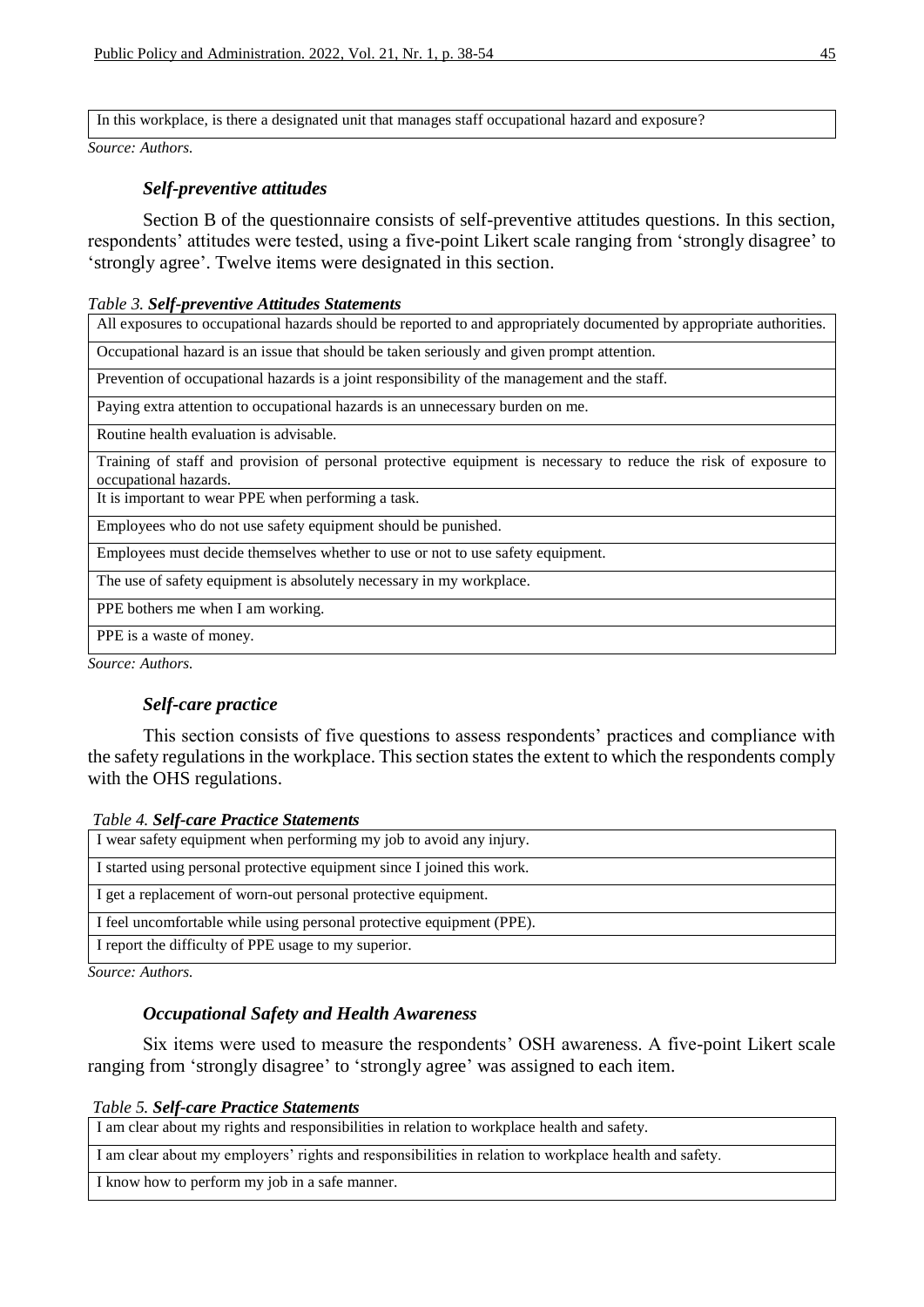| If I became aware of a health or safety hazard at my workplace, I would know whom (at my workplace) I can report |
|------------------------------------------------------------------------------------------------------------------|
| to.                                                                                                              |
| I have the knowledge to assist in responding to any health and safety concerns at my workplace.                  |
| I know the necessary precautions that I should take while doing my job.                                          |

*Source: Authors.*

## *Demographic Information*

According to Aluko et al (2016), demographic factors could influence individual OSH awareness. Therefore, a few questions related to the respondents' demographic information were also added to the questionnaire. The demographic variables are gender, age, ethnicity, level of education, position, grade, department, length of employment and working hours per week.

## *Summary of the Measurement Instrument*

Briefly, the measurement instrument of the study comprises six sections, as explained above. Table 6 displays the summary of the measurements for the study.

| <b>VARIABLE</b>           | <b>ITEM</b>    | <b>RELIABILITY</b> | SOURCE(S) OF SCALE                   |
|---------------------------|----------------|--------------------|--------------------------------------|
| Safety understanding      |                | 0.85               | Ndejjo et al. (2015)                 |
| Self-preventive attitudes | 12             | 0.85               | Aluko et al. (2016)                  |
| Protective practices      |                | 0.83               | Aluko et al. (2016)                  |
| OHS mindfulness           | 6              | 0.87               | Institute for Work and Health (2016) |
| Recommendations           | $\mathfrak{D}$ |                    |                                      |
| Demographic information   | q              |                    | Aluko et al. (2016)                  |
| <b>Total Items</b>        | 59             |                    |                                      |

*Table 6. Summary of Measurements for the Study*

*Source: Authors.*

## **Results**

Most of the respondents (78%) were within the age of 30 to 39 and some (14%) were between 24 to 29 years of age. About 22% of the respondents were between 40 and 49 years old. 18% of the respondents were between 50 to 59 years old. The majority of the respondents are diploma holders (68.9%) and 18.9% are certificate holders. About 3.8% of the respondents are secondary school leavers; 7.6% have a bachelor's degree and only 0.8% have a master's degree. In terms of their employment length, 45.5% of the respondents have worked for 10 to 19 years at the university. Another 38.9% have worked less than 10 years; 6.8% have served for 20 to 29 years and 9.1% have worked for more than 30 years at the university. Generally, the employees work for five to six days per week. The mean score and standard deviation (SD) for the 132 respondents are 2.33 and 0.84 respectively, thus indicating that their average age is between the second and third group of the age range, i.e., 30–39 years old and 40-49 years old. On the other hand, the mean value for the respondents' level of education is 3.79 with an SD of 0.77. Their average working experience in the amount of years is  $1.86$  (SD= 0.90).

In terms of safety understanding among the respondents on occupational hazards and safety, about 98.5% of the respondents have a high level of safety understanding, while only 2% of the respondents have a low level of understanding of occupational hazards and safety (see Table 7). Besides, 85.6% of the respondents know the type of PPE, while 83.3 % are aware of the importance of the protective equipment. With regard to their understanding of the existence of a designated safety unit in the workplace, about 77.3% of the respondents knew about it while the remaining 22.7% did not possess this knowledge.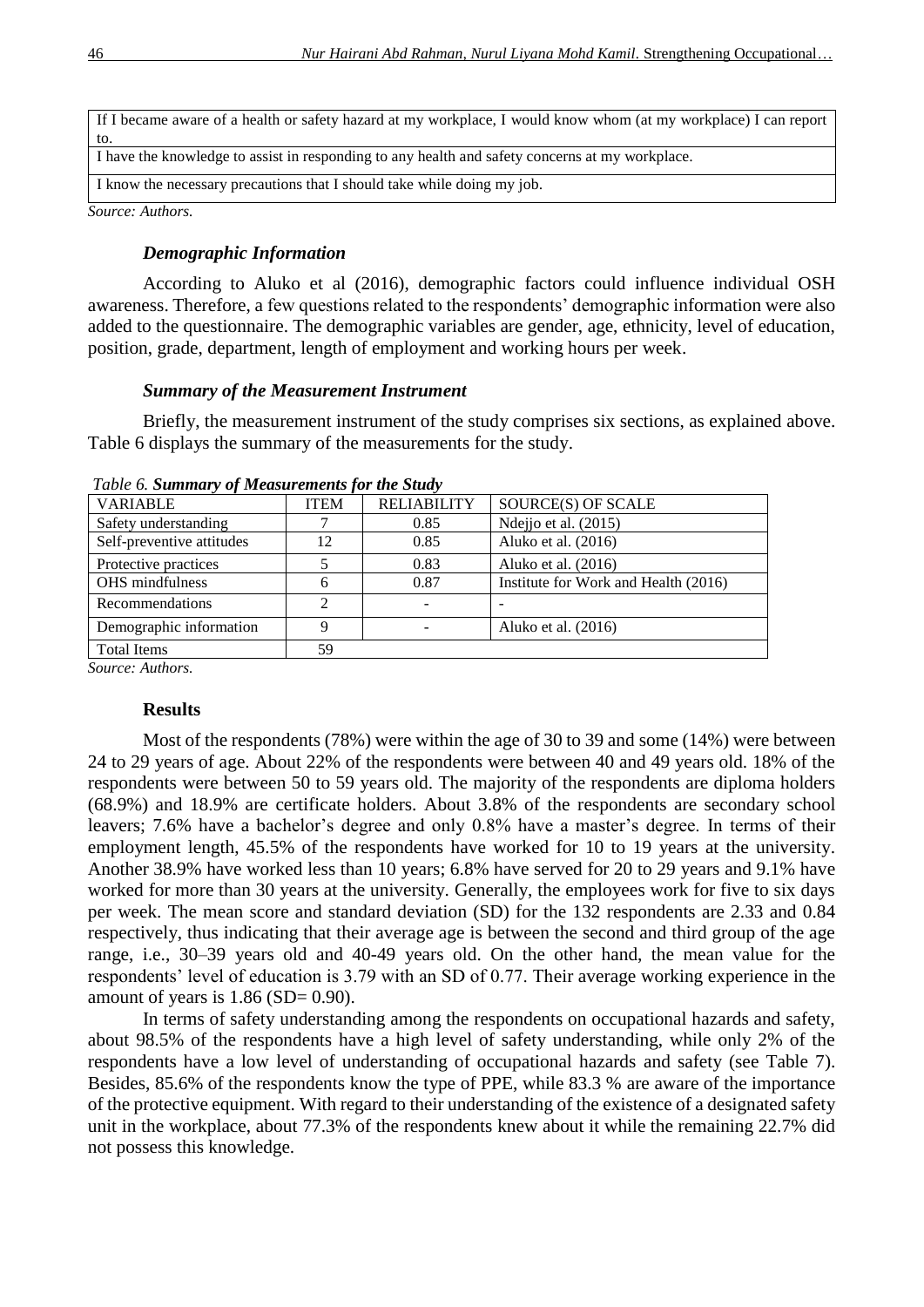| <b>ITEM</b>                                        | HIGH KNOWLEDGE, % | LOW KNOWLEDGE, % |  |
|----------------------------------------------------|-------------------|------------------|--|
| Knowledgeable about occupational safety and health | 98.5              | 1.5              |  |
| Knowledgeable about physical hazards               | 81.1              | 18.9             |  |
| Knowledgeable about chemical hazards               | 75.0              | 25.0             |  |
| Knowledgeable about n biological hazards           | 47.7              | 42.3             |  |
| Knowledgeable about ergonomic                      | 45.5              | 54.5             |  |
| Knowledgeable about electrical hazards             | 92.4              | 7.6              |  |
| Knowledgeable about mechanical hazards             | 85.6              | 14.4             |  |
| Knowledgeable about electrical safety              | 87.9              | 12.1             |  |
| Knowledgeable about type of PPE                    | 85.6              | 14.4             |  |
| Knowledgeable about importance of PPE              | 83.3              | 16.7             |  |
| Know designated unit in workplace                  | 77.3              | 22.7             |  |

*Table 7. Safety Understanding towards Occupational Hazards and Safety*

*Source: Authors.*

Next, the summary of a self-preventive attitude towards occupational health and safety hazards is discussed. Most of the respondents believe in the necessity to wear personal protective equipment when performing a task and whenever necessary (see Table 8). Most of them (92.4%) perceived the training and provision of safety equipment by the management as vital in order to reduce the risk of exposure to occupational hazards, while 72.1% agreed that employees who did not comply with the regulations to wear safety equipment should be penalised. While 42.4% of the respondents are comfortable with safety equipment, another 22% perceived it to be burdensome.

*Table 8. Substantive Issues to the Study*

| <b>ITEM</b>                                                                                                                                | AGREE, % | NEUTRAL, % | DISAGREE, % |
|--------------------------------------------------------------------------------------------------------------------------------------------|----------|------------|-------------|
| All exposures to occupational hazards should be reported to and<br>appropriately documented by appropriate.                                | 90.1     | 4.5        | 5.3         |
| Occupational hazard is an issue that should be taken seriously<br>and given prompt attention.                                              | 93.2     | 2.3        | 4.6         |
| Prevention of occupational hazards is a joint responsibility of the<br>management and the staff.                                           | 91.7     | 3.0        | 5.3         |
| Paying extra attention to occupational hazard is an unnecessary<br>burden on me.                                                           | 30.3     | 21.3       | 48.5        |
| Routine health evaluation is advisable.                                                                                                    | 85.6     | 9.1        | 5.3         |
| Training of staff and provision of personal protective equipment<br>is necessary to reduce the risk of exposure to occupational<br>hazard. | 92.4     | 2.3        | 5.3         |
| It is important to wear personal protective equipment (PPE) when<br>performing task.                                                       | 90.1     | 4.5        | 5.3         |
| Employees who do not use safety equipment should be punished.                                                                              | 72.1     | 22.7       | 4.6         |
| Employees must decide themselves to use or not to use safety<br>equipment.                                                                 | 46.2     | 18.9       | 34.9        |
| The use of safety equipment is absolutely necessary in my<br>workplace.                                                                    | 90.0     | 4.5        | 4.6         |
| Personal protective equipment (PPE) bothers me when I am<br>working.                                                                       | 22.0     | 35.6       | 42.4        |
| Personal protective equipment (PPE) is a waste of money.                                                                                   | 14.4     | 15.2       | 70.5        |

*Source: Authors.*

In terms of self-care practice, 55.3% of the respondents always wear safety equipment when performing a job. With regard to compliance, only 29.5% always comply with the regulations, and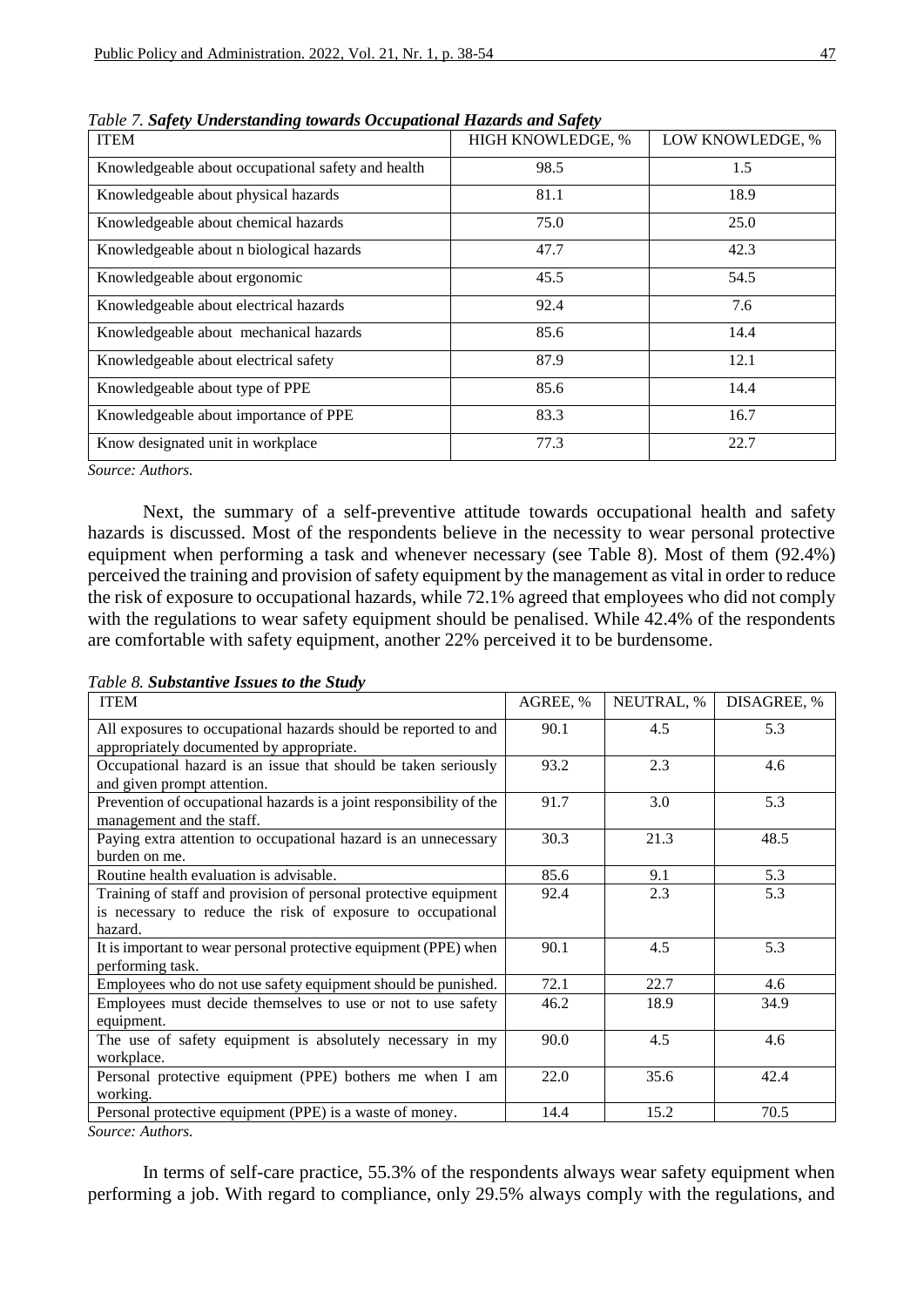44.7% often comply with the safety rules. Their reasons were unavailability of safety kits (61.4%), associated discomfort (29.5%) and time compliance (5.3%). Nevertheless, 25.0% of the respondents stated that they never receive a replacement of a worn-out PPE; 18.9% rarely received a replacement; 28.8% received replacement only sometimes; 24.2% often received the replacement and only 3.0% always received a new PPE when it was worn out.

Pearson correlation coefficient was performed to evaluate the strength of linear correlation between each variable. The inter-correlations among OSH awareness, safety understanding, selfpreventive attitudes and self-care practices were examined (Table 9). The correlation coefficient score between OSH awareness and safety understanding is .52, which is significant at p < .05, and the effect size is medium. Significant correlation was noted between OSH awareness and self-preventive attitudes ( $r = .732$ ,  $p < .05$ ) with a large effect size. The correlation coefficient between OHS mindfulness and self-care practices score is also significant ( $r = .691$ ,  $p < .05$ ) with a large effect size.

*Table 9. Correlation between Safety Understanding, Self-preventive Attitudes and Self-care Practices with OSH awareness*

|                           | <b>OSH</b>       | <b>SAFETY</b> | <b>SELF-PREVENTIVE</b> | <b>SELF-CARE</b> |
|---------------------------|------------------|---------------|------------------------|------------------|
|                           | <b>AWARENESS</b> | UNDERSTANDING | <b>ATTITUDES</b>       | <b>PRACTICES</b> |
| OHS mindfulness           | 1.00             |               |                        |                  |
| Safety understanding      | $.52**$          | 1.00          |                        |                  |
| Self-preventive attitudes | $.73**$          | .17           | 00.1                   |                  |
| Protective practices      | $69**$           |               | $18*$                  | 1.00             |
| $\alpha$ $\alpha$ $\beta$ |                  |               |                        |                  |

*Source: Authors.*

Multiple linear regression analysis was employed to ascertain the extent to which the three predictors explain the OSH awareness among civil servants. The significant regression equation disclosed a good fit  $(F(3,128) = 92.93, p < .000)$ . The equation of regression for predicting OSH awareness is as follows: OSH awareness =  $.095 + 0.65$  \*Safety Understanding + 0.73 \*Self-care Practice + 0.50 \*Self-preventive Attitudes. As indicated by the regression analysis results (Table 11), all the variables are confirmed to have an impact on OSH awareness, with the strongest correlation noted between self-preventive attitudes and OSH awareness (β = .29, p < .05). The adjusted R2 indicates that 23% of the OSH awareness variance can be predicted from the predictor variables (see Table 10).

## *Table 10. Model Summary*

| <b>MODEL</b> | Ŧ£    | R2<br>17 | ADJUSTED R <sup>2</sup> | <b>ERROR OF THE</b><br>STD. |
|--------------|-------|----------|-------------------------|-----------------------------|
|              |       |          |                         | <b>ESTIMATE</b>             |
|              | .494ª | .243     | ີ<br>ر ر_∠.             | .48257                      |

*a. Predictors: (Constant), Safety Understanding, Self-Preventive Attitudes, Self-care Practices.*

*Source: Authors.*

*Table 11. Multiple Linear Regression analysis of civil servants safety understanding, self-preventive attitudes and self-care practices with OSH awareness*

| <b>HYPOTHESIS</b> | <b>RELATIONSHIP</b>  | BETA(B) | <b>STD. ERROR</b> | <b>T-VALUES</b> | P-VALUES  | <b>DECISION</b> |
|-------------------|----------------------|---------|-------------------|-----------------|-----------|-----------------|
| H1                | $SIJ \rightarrow OA$ | .232    | .412              | 6.09            | ${<}05$   | Supported       |
| H <sub>2</sub>    | $SA \rightarrow OA$  | .294    | .733              | 7.57            | ${<}0.05$ | Supported       |
| H <sub>3</sub>    | $SP \rightarrow OA$  | .075    | .454              | 2.33            | ${<}0.05$ | Supported       |

*Source: Authors.*

*Note: OA – OSH awareness; SU – safety understanding; SA – self-preventive attitudes; SP – self-care practices*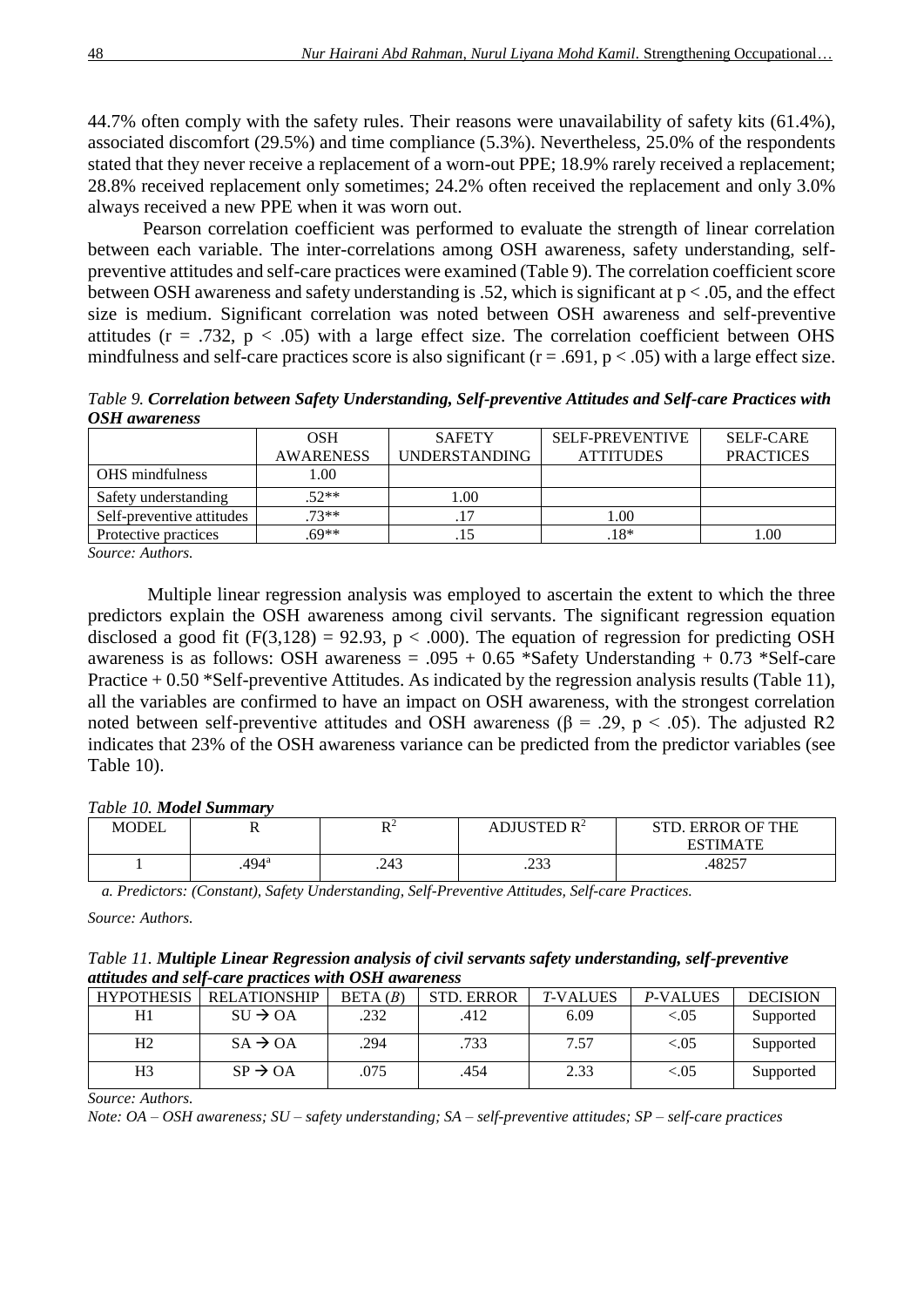#### **Discussion**

#### *Assessment of the OSH awareness among the respondents*

As the findings indicate, the majority of the respondents possess a high understanding of safety and work-related health hazards in the workplace. This finding is in line with previous studies, which also revealed a high level of understanding among employees (Aluko et al., 2016; Ndejjo et al., 2015). The respondents in this study also acknowledged the type of Personal Protective Equipment and realised the importance of following the rules and regulations enlisted in the safety rules, as proposed by Masi and Cagno (2015). The designated unit responsible for any OSH issues in the institution is available and the respondents are aware that the regulated unit is accountable for any issues pertaining to occupational safety and health. Having a special unit to deal with and monitor OSH matters in organisations might be helpful to ensure that OSH risks and threats can be minimised. Accordingly, future research may explore such units to understand the groundwork that they have implemented to ensure the efficiency of the OSH management system. It is also important to comprehend the challenges and barriers in OSH management for improvement and development.

With regard to self-preventive attitudes of the personnel, the findings indicate that most of the respondents have a positive attitude towards occupational safety and health. This finding corresponds to Mahmood et al.'s (2017) findings and can be explained by the respondents' high level of understanding and their fear of occupational injuries and illnesses, which could be terminal and lifethreatening in some instances, as claimed by Salminen and Seppala (2015). Most of the respondents believe that it is vital to wear personal protective equipment when performing a task. Most of them also perceive that the training and provision of safety equipment by the management is vital in reducing exposure risk of exposure to occupational hazards. Although most of the respondents possess a positive attitude towards occupational safety and health, some perceived it as burdensome. The result is in line with the research findings of Narayanan (2013) and Singer et al. (2009), who found that the ignorance of workers to postulate safety behaviour was due to perceiving compliance as burdensome.

The finding also indicates that the respondents' practice and compliance to the safe work environment is at the average level. This is somewhat surprising as most of the respondents possess a high level of knowledge and a positive attitude towards occupational safety and health. The respondents are also unable to execute proper safety practices because personal protective equipment (PPE) is not made available by the management. This might be the reason why the employers' practices of occupational safety in the workplace are at the average level and proves that participation of employers, particularly in providing adequate equipment to workers, would result in positive safety practices, consistent with the findings of Bronkhorst (2015) and Chong et al. (2018).

## *Correlation between OSH Awareness with Safety Understanding, Self-Preventive Attitudes and Self-care Practices*

The Pearson correlation coefficient score between OSH awareness and safety understanding is .52, which is significant at  $p < .05$ , and the effect size is medium. This indicates that the employees who possess knowledge of occupational safety and health are aware of any injuries or hazards they might be exposed to. This finding is consistent with Aluko et al. (2016), who found that employees with a high level of knowledge are more aware of occupational health and safety. With regard to attitude, the relationship found was significant with a large effect size of correlation ( $r = .732$ ,  $p <$ .05), similar to Walters et al. (2017), who proved a strong association between attitude and OSH awareness.

The findings above provide interesting and encouraging evidence. It is empirically certain that any individual who possesses a positive attitude or belief and has a high OSH awareness of occupational hazards can prevent the risk of injury. This result is in line with Health Belief Model (HBM), which indicates that individuals might take protective actions from a realisation that occupational hazards and injuries can be prevented and exhibit a positive attitude. In the context of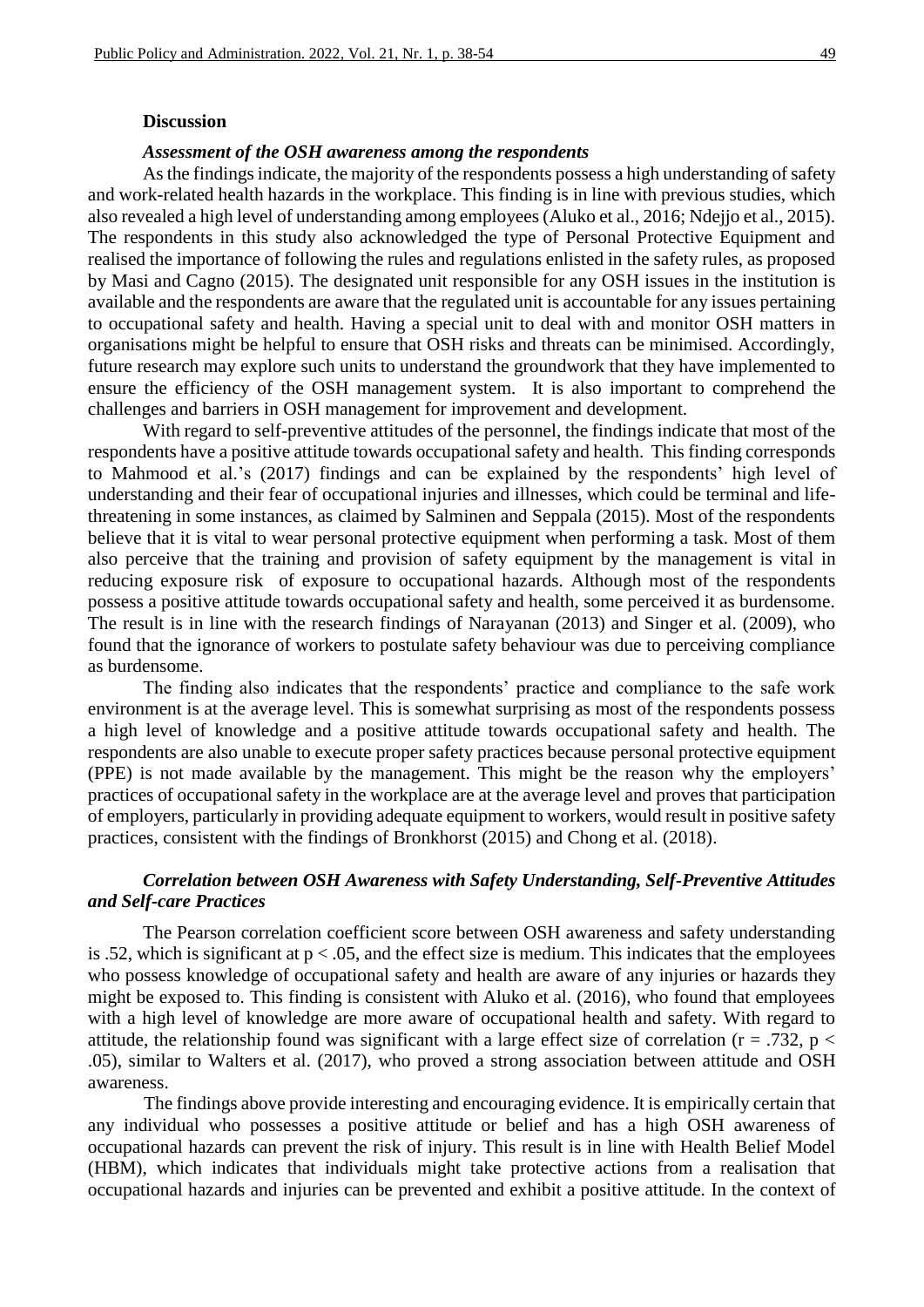self-care practices, the Pearson Correlation Coefficient test proved that the association between selfcare practices and OSH awareness is significant with a large effect size of correlation ( $r = .691$ ,  $p <$ .05). The correlation result provides interesting and encouraging evidence because it is empirically attested that any individual with high OSH awareness of occupational hazards will execute a safe behaviour in the workplace to mitigate exposure to any occupational injury or hazard.

This finding aligns with the theory of planned behaviour, which proposes that an individual's actual behaviours are derived from her/his intention and perception that the behaviours are advantageous to her/ him. Such a notion is similar to other studies (Walters et al., 2017; Aluko et al., 2016; Ndejjo, 2015) which also found an association between self-care practices and OSH awareness. As the respondents are aware of the occupational safety and hazards, they will perform positive selfcare practices that enable them to prevent injuries, which can be seen as advantageous for their safety and health. Finally, the multiple linear regression indicated that all three variables are significant, with OSH awareness and self-preventive attitudes having the strongest correlation of  $r = .73$  ( $\beta = .29$ ,  $p < .05$ ).

#### **Conclusions and recommendations**

The purpose of the study is to investigate occupational safety and health (OSH) awareness among civil servants who are working in higher education institutions. The investigation looked into three main aspects: safety understanding, self-preventive attitudes and self-care practices. This study provides some insights into the assessment of OSH policy implementation in the organisation, particularly by examining civil servants' awareness and opinions on the measures taken by the organisations to provide a conducive working environment. The OSH management system in the organisation has helped to ensure that the employees oblige with the OSH guidelines and procedure, not only to minimise occupational risks and threats, but also as part of the protection strategy to take care of the employees' well-being. This study has confirmed the empirical relationship between OSH awareness on safety understanding, self-preventive attitudes and self-care practices.

Based on the findings, the current study proposes several suggestions for the organisation to consider. First, the Occupational Safety and Health Unit should strengthen the execution of safety regulations. The unit should also conduct periodical OSH monitoring and inspection to ensure that the standard procedure is adhered to by the employees. Apart from that, trainings and awareness campaigns should be held to increase OSH awareness among the employees and encourage them to participate in safe work practices. The workers should also be educated with relevant OSH information, such as knowledge of the possibility of workplace accidents and ways to avoid occupational risks and hazards. Most of the employees will certainly gain knowledge of risks and hazards at work through their experience. However, the absence of a safety training is seen as the root cause of the occupational accidents as the employees have little knowledge and skills to recognise potential hazards in the workplace.

Also, it is imperative to allocate an adequate budget to provide a good quality of safety tools and equipment. Training on using the tools and equipment must be conducted to make sure the employees have the knowledge to operate it. Sufficient protective equipment should be provided, and worn-out protective equipment should be replaced with new ones. Although this seems to indicate high costs of implementing the OSH policy, protecting the well-being of the employees should be a priority to any organisation.

The findings of the study have presented significant theoretical implications. First, this study confirmed the assumptions forwarded by both theories, i.e. (i) individual behaviour is influenced by the feeling of being threatened by unsafe working conditions, and (ii) individuals will react to matters that are advantageous to them. The findings also add value to the theories through empirical evidence from a public sector perspective, specifically from the perspective of civil servants who are serving at a public university. As noted, limited studies have been conducted to assess OSH awareness in the public sector or university, except for the public health sector. Adding this aspect contributes to expanding the background complexity of the theories.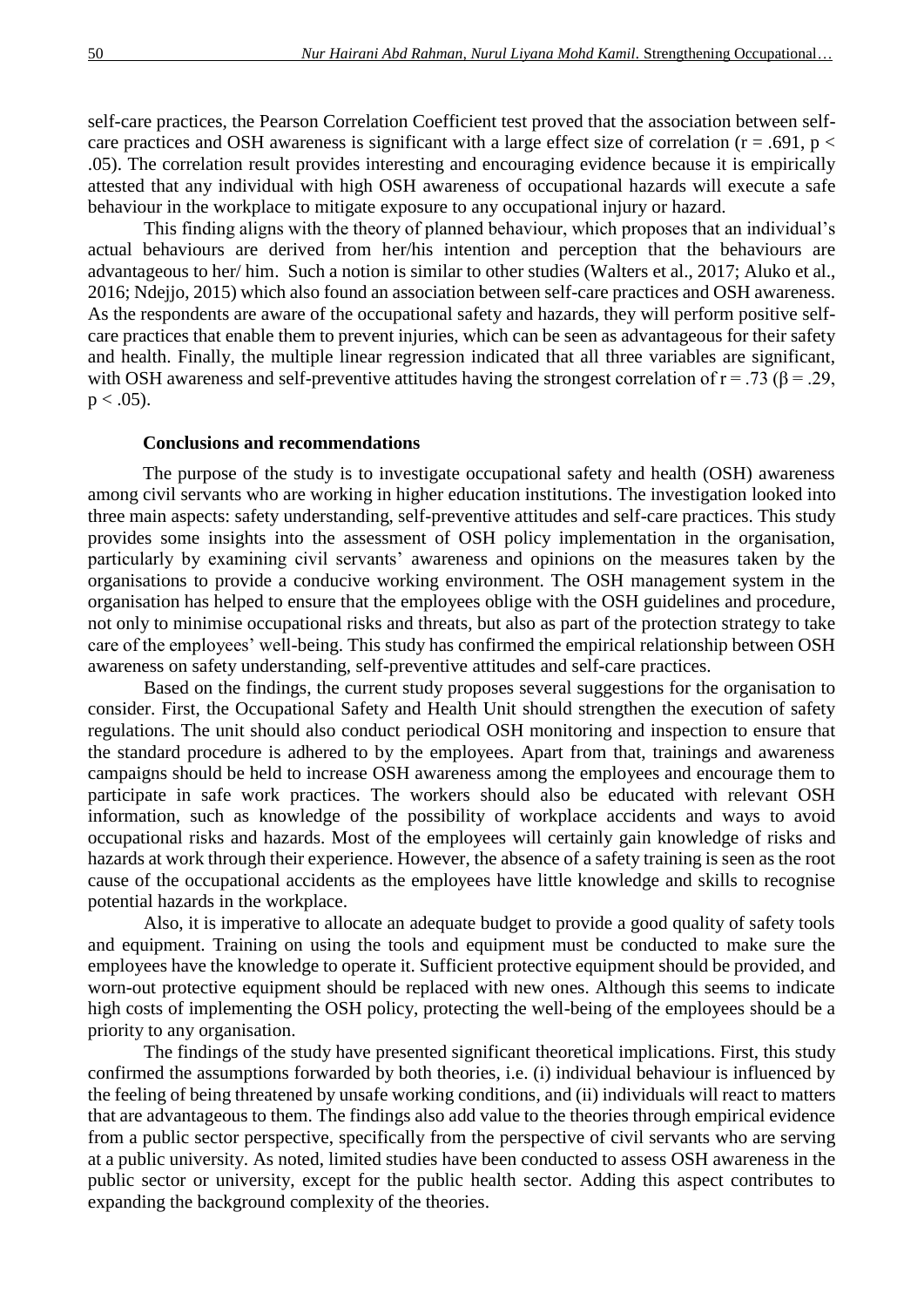This study presents two limitations. First, it examined the subject from a cross-sectional approach, which is considered sufficient to explore an OSH awareness context. However, to further comprehend the extent to which safety knowledge, self-preventive attitudes and self-care practices could affect OSH awareness, future studies may adopt a different approach, such as a longitudinal study design (e.g., longitudinal survey or panel study) or a qualitative study to better understand OSH awareness. Second, the study only surveyed one group of the population. Therefore, future studies are encouraged to expand the population by surveying other groups of population in the public sector. Although the study has some limitations, it has indeed provided insightful empirical evidence to understand OSH awareness and contributed relevant suggestions that can benefit organisations to strengthen and improve their existing OSH policy.

## **Acknowledgements**

This study was funded by the University of Malaya (UM), Malaysia, under Grant entitled Strengthening Occupational Health and Safety Management System [Project number: GPF011P-2018].

#### **References**

- 1. Abdullah, D. N. M. A., & Wern, G. C. M. (2011). An analysis of accidents statistics in Malaysian construction sector. *International Conference on E-business, Management and Economics*, 3(1), 1-4.
- 2. Ajzen, I. (1991). The theory of planned behavior. *Organizational Behavior and Human Decision Processes*, 50(2), 179-211.
- 3. Almost, J. M., VanDenKerkhof, E. G., Strahlendorf, P., Tett, L.C., Noonan, J., Hayes, T., Van Hulle, H., Adam, R., Holden, J., Kent-Hillis, T., McDonald, M., Pare, G.C., Lanhhar, K. & Silva V. S. (2018). A study of leading indicators for occupational health and safety management systems in healthcare. *BMC Health Service Research*, 18(296). https://doi.org/10.1186/s12913-018-3103-0.
- 4. Aluko, O. O., Adebayo, A. E., Adebisi, T. F., Ewegbemi, M. K., Abidoye, A. T., & Popoola, B. F. (2016). Knowledge, attitudes and perceptions of occupational hazards and safety practices in Nigerian healthcare workers. *BMC Research Notes*, 9(1), 71-89. https://doi.org/10.1186/s13104-016-1880-2
- 5. Australian Commission for Occupational Safety and Health. (2008). *Commission for Occupational Safety and Health Annual Report 2007/0*. Retrieved from https://www.commerce.wa.gov.au/sites/default/files/atoms/files/cOHS\_annual\_report\_2007-08.pdf. (21 February 2019).
- 6. Biggs, H. C., Dingsdag, D. P., Sheahan, V. L., & Cipolla, D. J. (2015). *A Construction Safety Competency Framework: Improving OH&S performance by creating and maintaining a safety culture*. Retrieved from http://www.constructioninnovation.info/images/pdfs/Publications/Industry\_publications/Safety\_Leadership\_Guide/CSCF\_Book.pdf (21 February 2019).
- 7. Brolin, K., Lanner, D. & Halldin, P. (2021). Work-related traumatic brain injury in the construction industry in Sweden and Germany. *Safety Science*, 136 (1), 1-11. https://doi.org/10.1016/j.ssci.2020.105147
- 8. Bronkhorst, B. (2015). Behaving safely under pressure: The effects of job demands, resources, and safety climate on employee physical and psychosocial safety behavior. *Journal of Safety Research*, 55(1), 63-72. https://doi.org/10.1016/j.jsr.2015.09.002
- 9. Bronkhorst, B. (2015). Behaving safely under pressure: The effects of job demands, resources, and safety climate on employee physical and psychosocial safety behaviour. *Journal of Safety Research*, 55(1), 63-72. https://doi.org/10.1016/j.jsr.2015.09.002
- 10. Carpenter, C. J. (2010). A meta-analysis of the effectiveness of Health Belief Model variables in predicting behavior. *Health Communication*, 25(8), 661–669.
- 11. Chong, H. C., Ramayah, T., & Subramaniam, C. (2018). The relationship between critical success factors, internal control and safety performance in the Malaysian manufacturing sector. *Safety Science*, 104(1), 179-188. https://doi.org/10.1016/j.ssci.2018.01.002.
- 12. Department of Occupational Safety and Health. (2018). *Occupational diseases and poisoning investigation*. Retrieved from http://www.dOHS.gov.my/index.php/en/occupational-diseases-and-poisoning-statistic. November 2018).
- 13. Department of Occupational Safety and Health. (2020). *National occupational accident &fatality rate*. Retrieved from https://www.dosh.gov.my/index.php/statistic-v/national-occupational-accident-fatality-rate-v. (18 July 2021).
- 14. DHS Risk Lexicon, US Department of Homeland Security. (2008). *Risk Steering Committee: DHS Risk Lexicon, September 2008*. Retrieved from www.dhs.gov/xlibrary/assets/dhs\_risk\_lexicon.pdf (26 April 2020).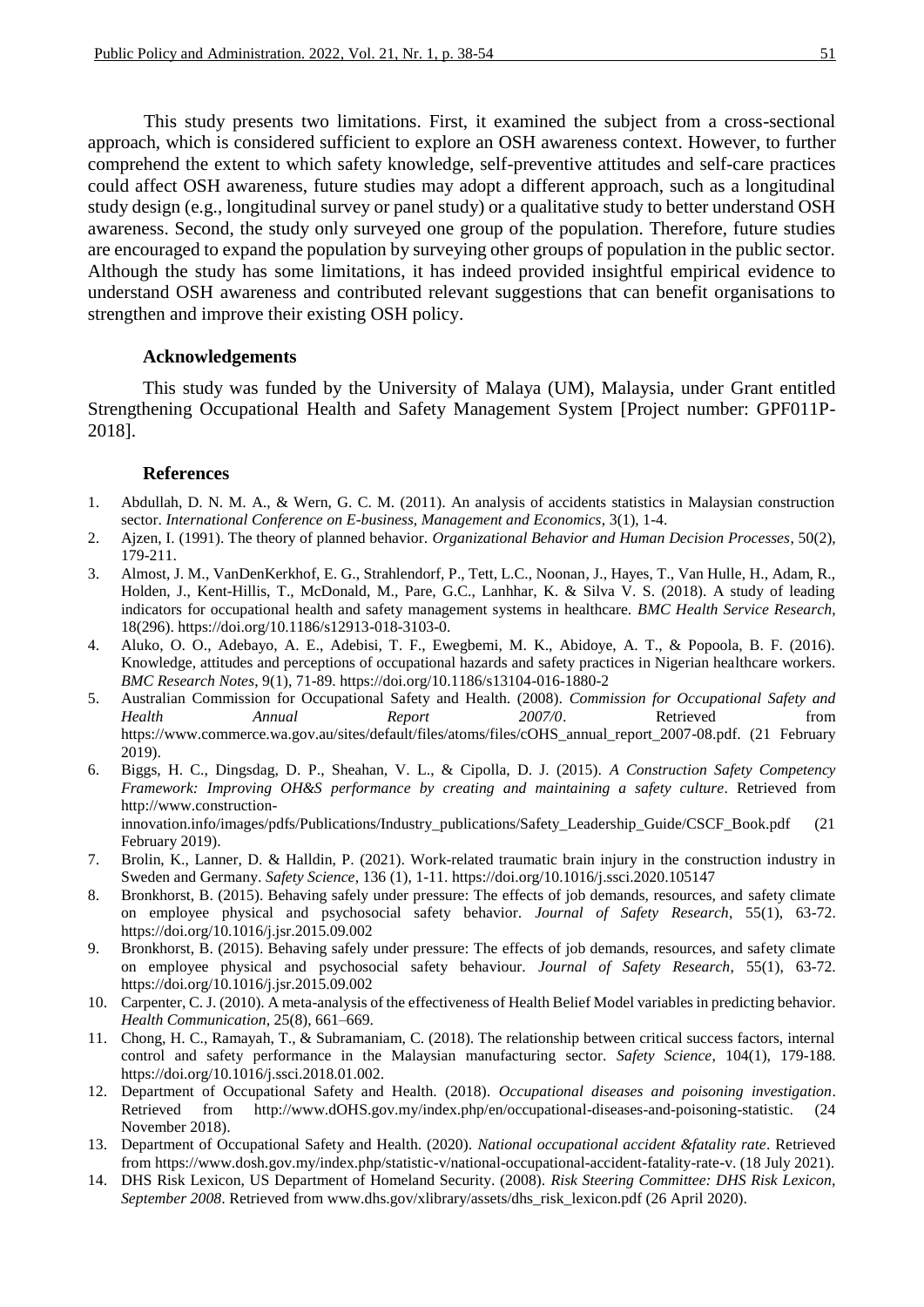- 15. Dodoo, J.E., Al-Samarraie, H. (2021). A systematic review of factors leading to occupational injuries and fatalities*. J Public Health (Berl.).* https://doi.org/10.1007/s10389-020-01427-4
- 16. Fogarty, G. J., & Shaw, A. (2010). Safety climate and the theory of planned behavior: Towards the prediction of unsafe behavior. *Accident Analysis & Prevention*, 42(5), 1455-1459. https://doi.org/10.1016/j.aap.2009.08.008
- 17. Gong, Y. (2019). Safety culture among Chinese undergraduates: a survey at a university. *Safety Science*, 111(1), 17- 21. https://doi.org/10.1016/j.ssci.2018.09.010
- 18. Grill, M, Grytnes, R. & Torner, M. (2015). Approaching safety in the Swedish and Danish construction industry: professionals' perceptions of safety culture differences. *Safety Science Monitor*, 6(19), 1-17.
- 19. Guerin, R. J., Toland, M. D., Okun, A. H., Rojas-Guyler, L. & Bernards, A. L. (2018). Using a Modified Theory of Planned Behavior to Examine Adolescents' Workplace Safety and Health Knowledge, Perceptions, and Behavioral Intention: A Structural Equation Modeling Approach. *Journal of Youth and Adolescence*, 47(8), 1595-1610. https://doi.org/10.1007/s10964-018-0847-0
- 20. Gul, M. M. Fatih A. K. & Guneri, A. F. (2017). Occupational health and safety risk assessment in hospitals: A case study using two-stage fuzzy multi-criteria approach. *Human and Ecological Risk Assessment: An International Journal*, 23(2), 187-202. https://doi.org/10.1080/10807039.2016.123436
- 21. Hamid, A. R. A., Yusof, W. Z. W., & Singh, B. S. B. J. (2003). *Hazards at construction sites*. Skudai: Universiti Teknologi Malaysia.
- 22. Hu, S. C., Lee, C. C. Shiao, J. S. C., & Guo, Y. L. (1998). Employers' awareness and compliance with occupational health and safety regulations in Taiwan. *Occupational Medicine*, 48(1), 17-22. https://doi.org/10.1093/occmed/48.1.17
- 23. International Labour Organization. (2021). *Safety and health at work*. Retrieved from https://www.ilo.org/global/topics/safety-and-health-at-work/lang--en/index.htm July 2021).
- 24. Ismail, A. B., & Razimi, M. S. B. A. (2018). Occupational Safety and Health (OHS) From Islamic Perspective: A Conceptual Study. *Ikonomika*, 3(1), 73-88.
- 25. Kwon, J. & Kim, W. (2015). Effects of attitudes vs experience of workplace fun on employee behaviors: Focused on Generation Y in the hospitality industry. *International Journal of Contemporary Hospitality Management*, 25(3), 410-62.
- 26. Larese, F., & Fiorito, A. (1994). Musculoskeletal disorders in hospital nurses: a comparison between two hospitals. *Ergonomics*, 37(7), 1205-1211. https://doi.org/10.1080/00140139408964898
- 27. Latip, A. D. S. K. (2011). *Knowledge on Occupational Health and Safety among Healthcare Workers in Penampang, Putatan and Inanam Health Clinics Sabah* (Doctoral dissertation, Universiti Malaysia Sarawak).
- 28. Lugah, V, Ganesh, B., Darus, A., Retneswari, M., Rosnawati, M.R. & Sujatha, D. (2010). Training of occupation safety and health: knowledge among healthcare professionals in Malaysia. *Singapore Medical Journal*, 51(7), 586- 592.
- 29. Masi, D., & Cagno, E. (2015). Barriers to OHS interventions in Small and Medium-sized Enterprises. *Safety Science*, 71(1), 226-241. https://doi.org/10.1016/j.ssci.2014.05.020
- 30. Moller, J.L., Kines, P., Dyreborg, J., Andersen, L.L. & Ajslev, J.Z.N. (2021). The competences of successful safety and health coordinators in construction projects. *Construction Management and Economics*, 39(3), 199-211. https://doi.org/10.1080/01446193.2020.1818800
- 31. Montano, D. E., & Kasprzyk, D. (2015). Theory of reasoned action, theory of planned behavior, and the integrated behavioral model. *Health Behavior: Theory, Research and Practice*, 52(10), 95-124.
- 32. Morowatisharifabad M.A., Momayyezi M., Ghaneian M.T. (2012). Health belief model and reasoned action theory in predicting water saving behaviors in Yazd, Iran. *Health Promot. Perspect*. 2, 136–144. doi: 10.5681/hpp.2012.016.
- 33. Narayanan, S. (2013). *Knowledge, attitude and practice on occupational safety and health among medical laboratory personnel in Hospital Raja Permaisuri Bainun Ipoh-Impact of intervention* (Doctoral dissertation, UTAR).
- 34. Ndejjo, R., Musinguzi, G., Yu, X., Buregyeya, E., Musoke, D., Wang, J. S., & Ssempebwa, J., (2015). Occupational health hazards among healthcare workers in Kampala, Uganda. *Journal of Environmental and Public Health*, 3(1), 11-22. https://doi.org/10.1155/2015/913741
- 35. Okun, A. H., Guerin, R. J., & Schulte, P. A. (2016). Foundational workplace safety and health competencies for the emerging workforce. *Journal of Safety Research*, 59(1), 43-51. https://doi.org/10.1016/j.jsr.2016.09.004
- 36. Oxenburgh, M., Marlow, P.S.P., & Oxenburgh, A. (2004). *Increasing Productivity and Profit through Health and Safety: The Financial Returns from a Safe Working Environment (1st ed.)*. CRC Press. https://doi.org/10.1201/9780203427927
- 37. Papadopoli, R., Nobile, C.G.A., Trovato, A. et al. (2020). Chemical risk and safety awareness, perception, and practices among research laboratories workers in Italy. *J Occup Med Toxicol*, 15(17). https://doi.org/10.1186/s12995-020-00268-x
- 38. Park, J. W., Park, J. S., Kim, S., Park, M., Choi, H., & Lim, S. (2016). The association between long working hours and hearing impairment in noise unexposed workers: data from the 5th Korea National Health and Nutrition Examination Survey (KNHANES 2010–2012). *Annals of Occupational and Environmental Medicine*, 28(1), 55-60.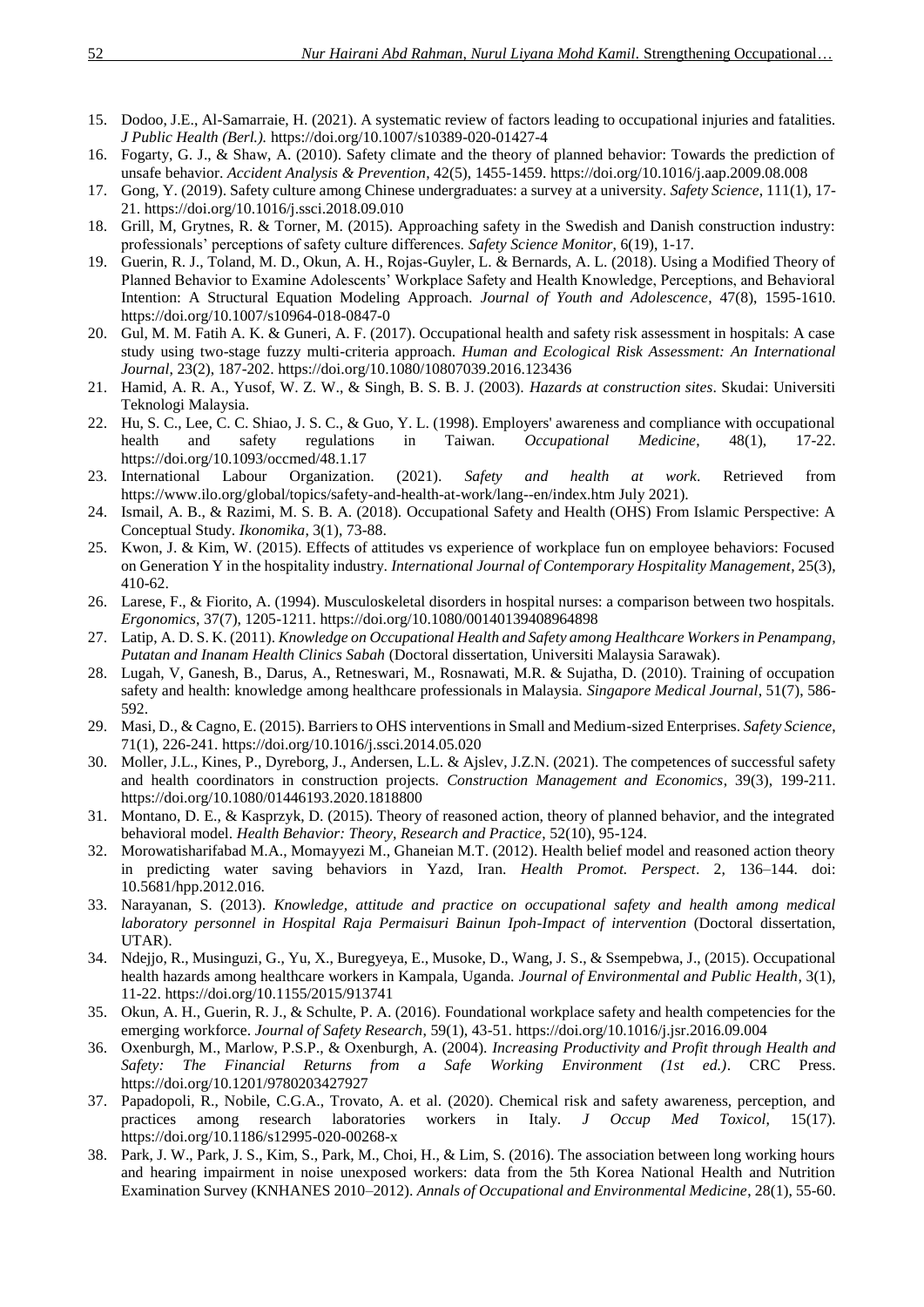- 39. Perrin, L., Gabas, N., Corriou, J. P., & Laurent, A. (2018). Promoting safety teaching: An essential requirement for the chemical engineering education in the French universities. *Journal of Loss Prevention in the Process Industries*, 54(1), 190-195. https://doi.org/10.1016/j.jlp.2018.03.017
- 40. Ramos AK, Carvajal-Suarez M, Trinidad N, et al. Health and Well-Being of Hispanic/Latino Meatpacking Workers in Nebraska: An Application of the Health Belief Model. *Workplace Health & Safety*. June 2021. doi:10.1177/21650799211016907
- 41. Riccò, M., Cattani, S., Casagranda, F., Gualerzi, G. & Signorelli, C. (2017). Knowledge, attitudes, beliefs and practices of occupational physicians towards vaccinations of health care workers: A cross sectional pilot study in North-Eastern Italy. *International Journal of Occupational Medicine and Environmental Health*, 30(5), 775-790. https://doi.org/10.13075/ijomeh.1896.00895
- 42. Rosenstock, I. M. (1974). The health belief model and preventive health behavior. *Health Education Monographs*, 2(4), 354-386. https://doi.org/10.1177/109019817400200405
- 43. Salminen, S., & Seppala, A. (2015). Safety climate in Finnish-and Swedish-speaking companies. *International Journal of Occupational Safety and Ergonomics*, 11(4), 389-397. https://doi.org/10.1080/10803548.2005.11076657
- 44. Singer, S., Lin, S., Falwell, A., Gaba, D., & Baker, L. (2009). Relationship of safety climate and safety performance in hospitals. *Health Services Research*, 44(2p1), 399-421. https://doi.org/10.1111/j.1475-6773.2008.00918.x
- 45. Skinner, C. S., Tiro, J., & Champion, V. L. (2015). Background on the health belief model. *Health behavior: Theory, Research, and Practice*, 75(1), 23-55.
- 46. Terry T.N., Burneo P.S., Martinez C.M., Riofrio J., Smith-Jackson T. (2008). Construction Safety and Informal Training: A Two Part Study. *Proceedings of the Human Factors and Ergonomics Society Annual Meeting*, 52(21):1723-1727. doi:10.1177/154193120805202107
- 47. United Nation. (2018). *Sustainable Development Goals*. Retrieved from https://www.un.org/sustainabledevelopment/sustainable-development-goals/ (12 March 2019).
- 48. Walters, A. U., Lawrence, W., & Jalsa, N. K. (2017). Chemical laboratory safety awareness, attitudes and practices of tertiary students. *Safety Science*, 96(1), 161-171. https://doi.org/10.1016/j.ssci.2017.03.017
- 49. Wright, C. (1986). Routine deaths: fatal accidents in the oil industry. *Sociological Review*, 34, 265–289. https://doi.org/10.1111/j.1467-954X.1986.tb02702.x
- 50. Wright, T., Adhikari, A., Yin, J., Vogel, R., Smallwood, S., & Shah, G. (2019). Issue of Compliance with Use of Personal Protective Equipment among Wastewater Workers across the Southeast Region of the United States. *International Journal of Environmental Research and Public Health*, 16(11), 1-18. https://doi.org/10.3390/ijerph16112009.

#### Nur Hairani Abd Rahman, & Nurul Liyana Mohd Kamil

## **Darbuotojų saugos ir sveikatos politikos stiprinimas Malaizijoje: Valstybės tarnautojų informuotumo tyrimas**

## *Anotacija*

Numatoma, kad per ateinančius kelerius metus nelaimingų atsitikimų ir mirtinų nelaimingų atsitikimų darbe skaičius nuolat didės. Įvairiuose sektoriuose buvo atlikta daug darbuotojų saugos ir sveikatos tyrimų, tačiau viešajam sektoriui skirta nedaug dėmesio. Šio tyrimo tikslas – ištirti valstybės tarnautojų informuotumą apie darbuotojų saugą ir sveikatą (DSS). Viešajame universitete buvo atlikta apklausa, kurios tikslas – ištirti ryšį tarp DSS informuotumo ir valstybės tarnautojų saugos supratimo, savisaugos nuostatų ir savisaugos praktikos. Rezultatai atskleidė, kad dauguma respondentų turi gerą supratimą apie DSS. Koreliacinė analizė parodė, kad saugos supratimas, savisaugos nuostatos ir savipriežiūros praktika turi teigiamą ryšį su DSS informuotumu. Didžiausia koreliacija yra tarp savisaugos nuostatų ir DSS supratimo ( $r = .732$ ,  $p < .05$ ). Atskleista daugialypė koreliacija F (3,128)  $= 92,93$ , p  $\leq 0.000$ , R2 lygus .24. Reikšmingas tiesinis ryšys tarp saugos supratimo, savisaugos nuostatų ir savipagalbos praktikos, prognozuojantis DSS sąmoningumą; stipriausias ryšys yra tarp savisaugos nuostatų (β = .29, p < .05). Išvados rodo, kad valstybinės organizacijos daugiausia dėmesio skiria DSS gairių ir taisyklių įgyvendinimui, kad sumažintų profesinę riziką darbe.